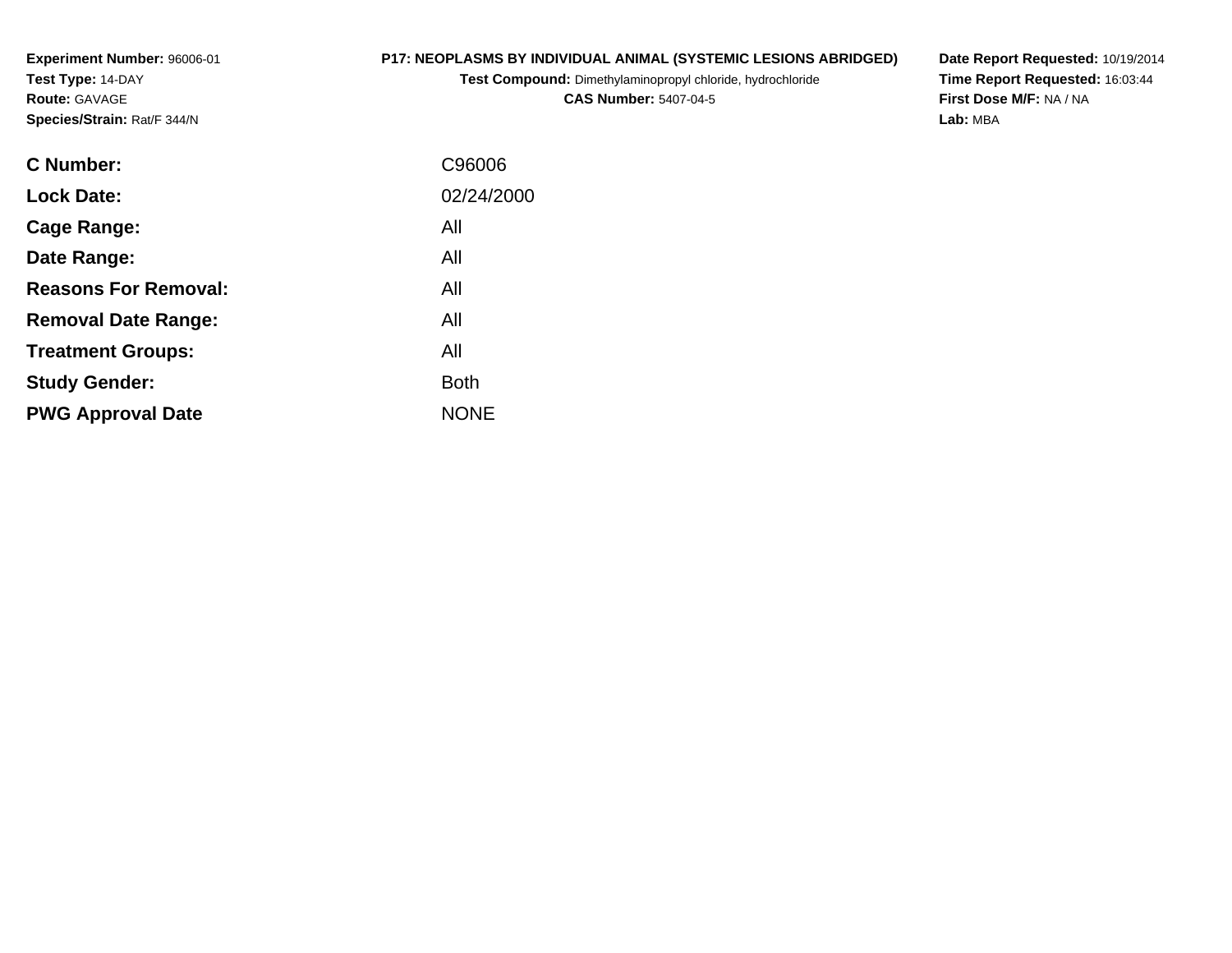| Experiment Number: 96006-01<br>Test Type: 14-DAY<br>Route: GAVAGE<br>Species/Strain: Rat/F 344/N |                                 |                       | P17: NEOPLASMS BY INDIVIDUAL ANIMAL (SYSTEMIC LESIONS ABRIDGED)<br>Test Compound: Dimethylaminopropyl chloride, hydrochloride<br><b>CAS Number: 5407-04-5</b> | Date Report Requested: 10/19/2014<br>Time Report Requested: 16:03:44<br>First Dose M/F: NA / NA<br>Lab: MBA |
|--------------------------------------------------------------------------------------------------|---------------------------------|-----------------------|---------------------------------------------------------------------------------------------------------------------------------------------------------------|-------------------------------------------------------------------------------------------------------------|
| F 344/N Rat Male<br><b>VEHICLE CONTROL</b>                                                       | DAY ON TEST<br><b>ANIMAL ID</b> | <i><b>*TOTALS</b></i> |                                                                                                                                                               |                                                                                                             |
| <b>Alimentary System</b>                                                                         |                                 |                       |                                                                                                                                                               |                                                                                                             |
| <b>NONE</b><br><b>Cardiovascular System</b>                                                      |                                 |                       |                                                                                                                                                               |                                                                                                             |
| <b>NONE</b><br><b>Endocrine System</b>                                                           |                                 |                       |                                                                                                                                                               |                                                                                                             |
| <b>NONE</b><br><b>General Body System</b>                                                        |                                 |                       |                                                                                                                                                               |                                                                                                             |
| <b>NONE</b><br><b>Genital System</b>                                                             |                                 |                       |                                                                                                                                                               |                                                                                                             |
| <b>NONE</b><br><b>Hematopoietic System</b>                                                       |                                 |                       |                                                                                                                                                               |                                                                                                             |
| <b>NONE</b><br><b>Integumentary System</b>                                                       |                                 |                       |                                                                                                                                                               |                                                                                                             |
| <b>NONE</b><br><b>Musculoskeletal System</b>                                                     |                                 |                       |                                                                                                                                                               |                                                                                                             |
| <b>NONE</b><br><b>Nervous System</b>                                                             |                                 |                       |                                                                                                                                                               |                                                                                                             |
| <b>NONE</b>                                                                                      |                                 |                       |                                                                                                                                                               |                                                                                                             |

+ ..Tissue examined microscopically

I ..Insufficient tissue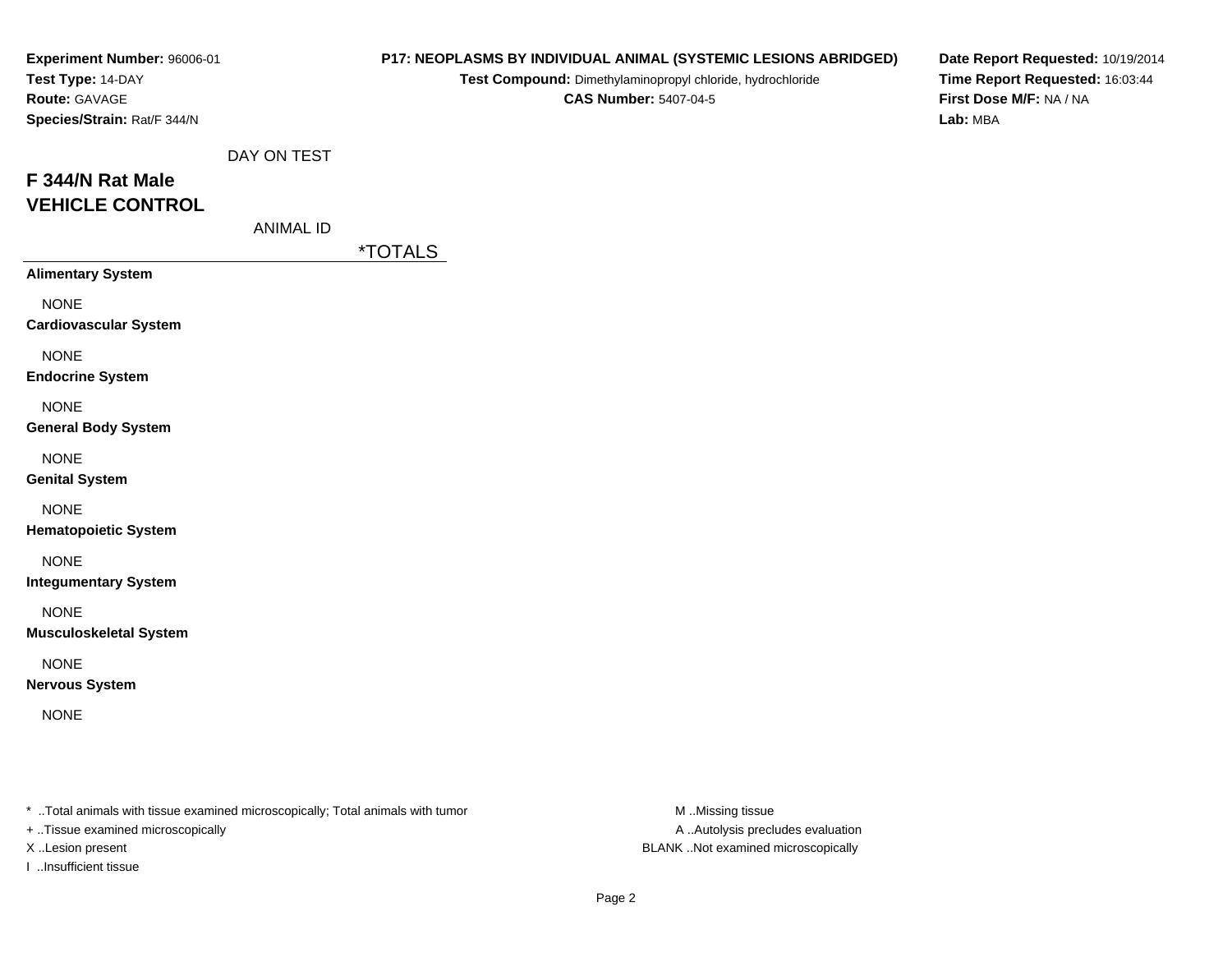| Experiment Number: 96006-01<br>Test Type: 14-DAY<br>Route: GAVAGE<br>Species/Strain: Rat/F 344/N |                  |                       | P17: NEOPLASMS BY INDIVIDUAL ANIMAL (SYSTEMIC LESIONS ABRIDGED)<br>Test Compound: Dimethylaminopropyl chloride, hydrochloride<br><b>CAS Number: 5407-04-5</b> | Date Report Requested: 10/19/2014<br>Time Report Requested: 16:03:44<br>First Dose M/F: NA / NA<br>Lab: MBA |
|--------------------------------------------------------------------------------------------------|------------------|-----------------------|---------------------------------------------------------------------------------------------------------------------------------------------------------------|-------------------------------------------------------------------------------------------------------------|
|                                                                                                  | DAY ON TEST      |                       |                                                                                                                                                               |                                                                                                             |
| F 344/N Rat Male<br><b>VEHICLE CONTROL</b>                                                       |                  |                       |                                                                                                                                                               |                                                                                                             |
|                                                                                                  | <b>ANIMAL ID</b> | <i><b>*TOTALS</b></i> |                                                                                                                                                               |                                                                                                             |
| <b>Respiratory System</b>                                                                        |                  |                       |                                                                                                                                                               |                                                                                                             |
| <b>NONE</b><br><b>Special Senses System</b>                                                      |                  |                       |                                                                                                                                                               |                                                                                                             |
| <b>NONE</b><br><b>Urinary System</b>                                                             |                  |                       |                                                                                                                                                               |                                                                                                             |
| <b>NONE</b><br><b>SYSTEMIC LESIONS</b>                                                           |                  |                       |                                                                                                                                                               |                                                                                                             |
| Multiple Organ                                                                                   |                  | 0                     |                                                                                                                                                               |                                                                                                             |

+ ..Tissue examined microscopically

I ..Insufficient tissue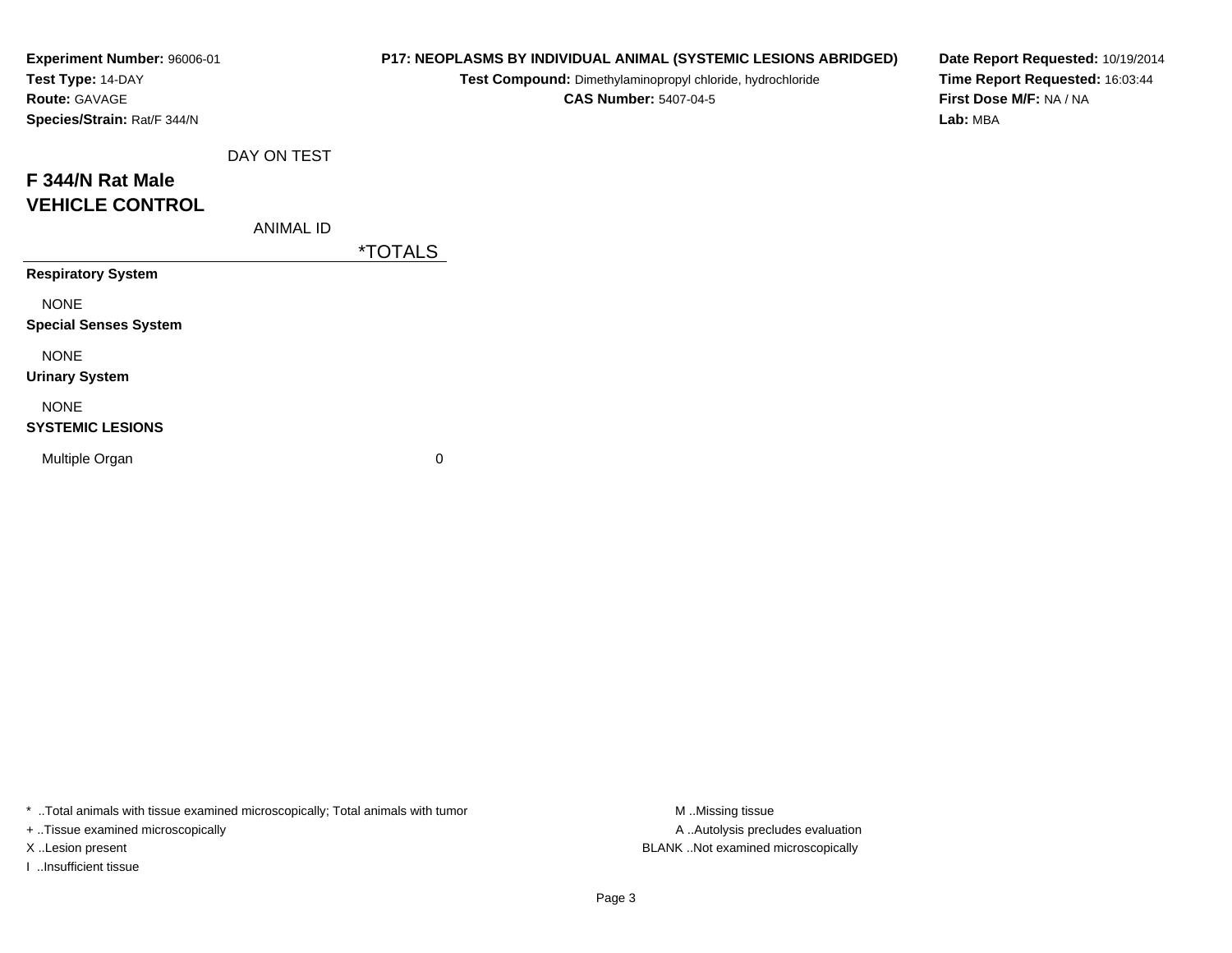| Experiment Number: 96006-01<br>Test Type: 14-DAY<br>Route: GAVAGE<br>Species/Strain: Rat/F 344/N |                                 |                       | P17: NEOPLASMS BY INDIVIDUAL ANIMAL (SYSTEMIC LESIONS ABRIDGED)<br>Test Compound: Dimethylaminopropyl chloride, hydrochloride<br><b>CAS Number: 5407-04-5</b> | Date Report Requested: 10/19/2014<br>Time Report Requested: 16:03:44<br>First Dose M/F: NA / NA<br>Lab: MBA |
|--------------------------------------------------------------------------------------------------|---------------------------------|-----------------------|---------------------------------------------------------------------------------------------------------------------------------------------------------------|-------------------------------------------------------------------------------------------------------------|
| F 344/N Rat Male<br><b>MG/KG</b><br>6.25                                                         | DAY ON TEST<br><b>ANIMAL ID</b> | <i><b>*TOTALS</b></i> |                                                                                                                                                               |                                                                                                             |
| <b>Alimentary System</b>                                                                         |                                 |                       |                                                                                                                                                               |                                                                                                             |
| <b>NONE</b><br><b>Cardiovascular System</b>                                                      |                                 |                       |                                                                                                                                                               |                                                                                                             |
| <b>NONE</b><br><b>Endocrine System</b>                                                           |                                 |                       |                                                                                                                                                               |                                                                                                             |
| <b>NONE</b><br><b>General Body System</b>                                                        |                                 |                       |                                                                                                                                                               |                                                                                                             |
| <b>NONE</b><br><b>Genital System</b>                                                             |                                 |                       |                                                                                                                                                               |                                                                                                             |
| <b>NONE</b><br><b>Hematopoietic System</b>                                                       |                                 |                       |                                                                                                                                                               |                                                                                                             |
| <b>NONE</b><br><b>Integumentary System</b>                                                       |                                 |                       |                                                                                                                                                               |                                                                                                             |
| <b>NONE</b><br><b>Musculoskeletal System</b>                                                     |                                 |                       |                                                                                                                                                               |                                                                                                             |
| <b>NONE</b><br><b>Nervous System</b>                                                             |                                 |                       |                                                                                                                                                               |                                                                                                             |
| <b>NONE</b>                                                                                      |                                 |                       |                                                                                                                                                               |                                                                                                             |
|                                                                                                  |                                 |                       |                                                                                                                                                               |                                                                                                             |

+ ..Tissue examined microscopically

I ..Insufficient tissue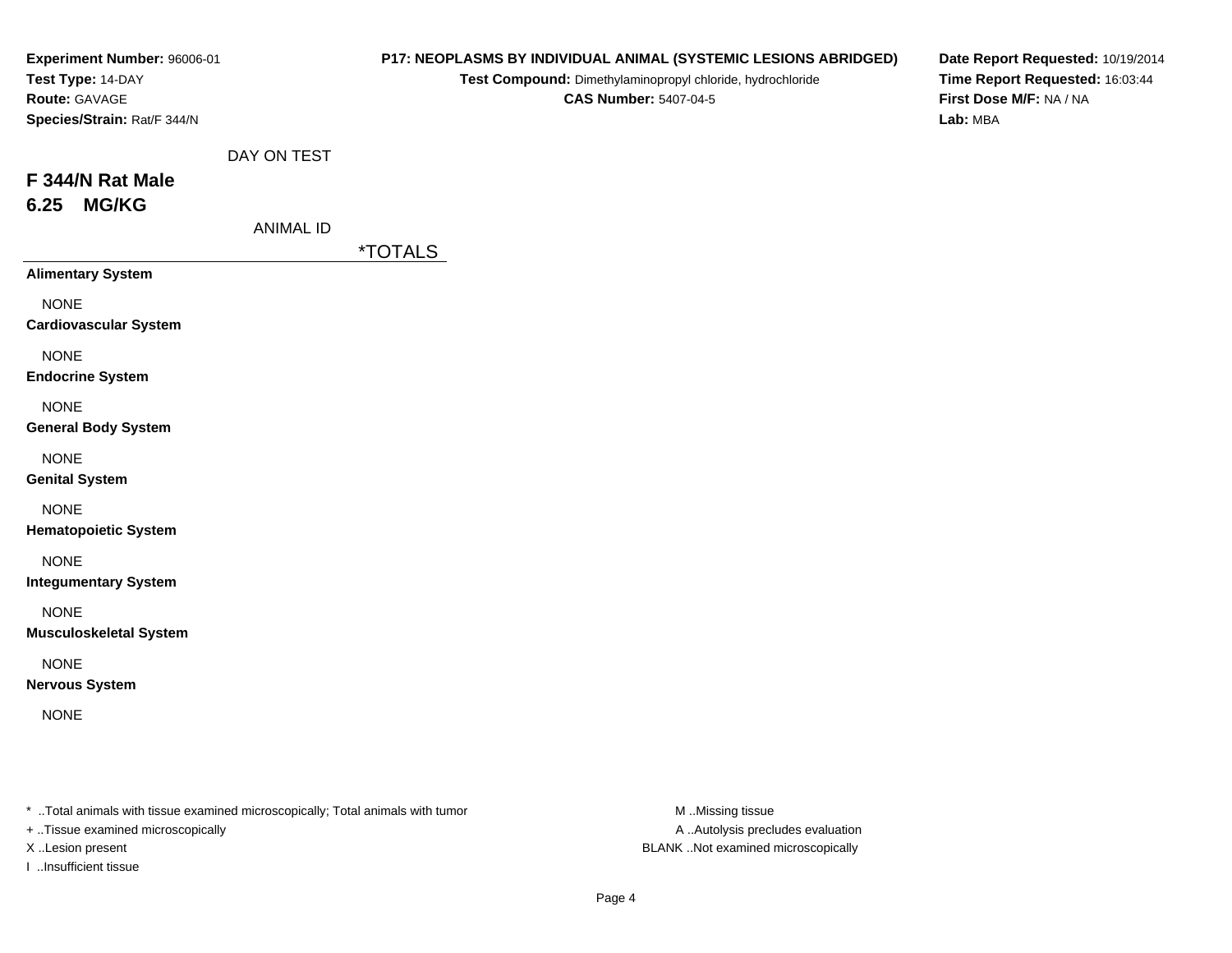| Experiment Number: 96006-01<br>Test Type: 14-DAY<br>Route: GAVAGE<br>Species/Strain: Rat/F 344/N |                  |                       | P17: NEOPLASMS BY INDIVIDUAL ANIMAL (SYSTEMIC LESIONS ABRIDGED)<br>Test Compound: Dimethylaminopropyl chloride, hydrochloride<br><b>CAS Number: 5407-04-5</b> | Date Report Requested: 10/19/2014<br>Time Report Requested: 16:03:44<br>First Dose M/F: NA / NA<br>Lab: MBA |
|--------------------------------------------------------------------------------------------------|------------------|-----------------------|---------------------------------------------------------------------------------------------------------------------------------------------------------------|-------------------------------------------------------------------------------------------------------------|
|                                                                                                  | DAY ON TEST      |                       |                                                                                                                                                               |                                                                                                             |
| F 344/N Rat Male<br><b>MG/KG</b><br>6.25                                                         |                  |                       |                                                                                                                                                               |                                                                                                             |
|                                                                                                  | <b>ANIMAL ID</b> | <i><b>*TOTALS</b></i> |                                                                                                                                                               |                                                                                                             |
| <b>Respiratory System</b>                                                                        |                  |                       |                                                                                                                                                               |                                                                                                             |
| <b>NONE</b><br><b>Special Senses System</b>                                                      |                  |                       |                                                                                                                                                               |                                                                                                             |
| <b>NONE</b><br><b>Urinary System</b>                                                             |                  |                       |                                                                                                                                                               |                                                                                                             |
| <b>NONE</b><br><b>SYSTEMIC LESIONS</b>                                                           |                  |                       |                                                                                                                                                               |                                                                                                             |
| Multiple Organ                                                                                   |                  | 0                     |                                                                                                                                                               |                                                                                                             |
|                                                                                                  |                  |                       |                                                                                                                                                               |                                                                                                             |

+ ..Tissue examined microscopically

I ..Insufficient tissue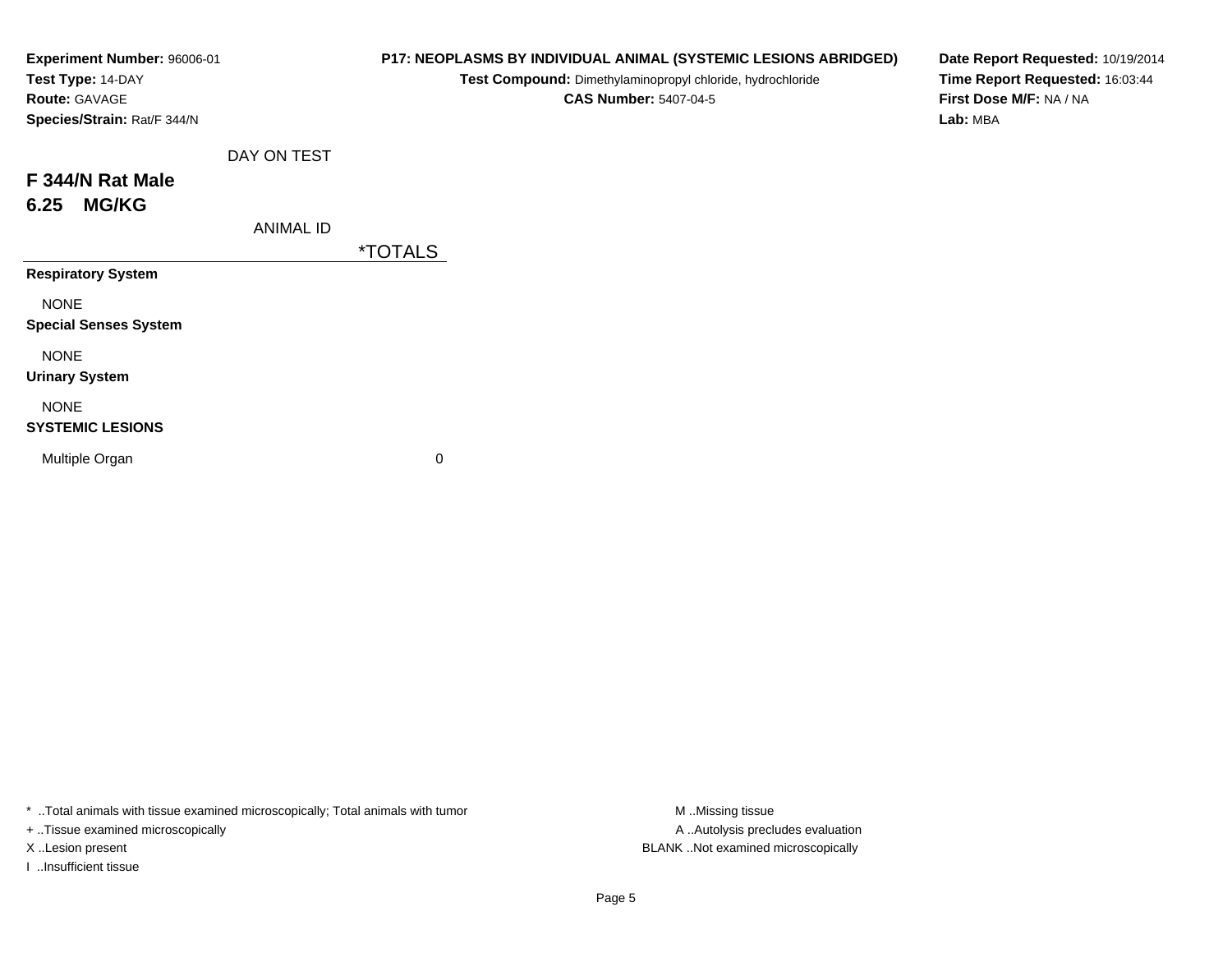| Experiment Number: 96006-01<br>Test Type: 14-DAY<br>Route: GAVAGE<br>Species/Strain: Rat/F 344/N |                                 |                       | P17: NEOPLASMS BY INDIVIDUAL ANIMAL (SYSTEMIC LESIONS ABRIDGED)<br>Test Compound: Dimethylaminopropyl chloride, hydrochloride<br><b>CAS Number: 5407-04-5</b> | Date Report Requested: 10/19/2014<br>Time Report Requested: 16:03:44<br>First Dose M/F: NA / NA<br>Lab: MBA |
|--------------------------------------------------------------------------------------------------|---------------------------------|-----------------------|---------------------------------------------------------------------------------------------------------------------------------------------------------------|-------------------------------------------------------------------------------------------------------------|
| F 344/N Rat Male<br><b>MG/KG</b><br>12.5                                                         | DAY ON TEST<br><b>ANIMAL ID</b> | <i><b>*TOTALS</b></i> |                                                                                                                                                               |                                                                                                             |
| <b>Alimentary System</b>                                                                         |                                 |                       |                                                                                                                                                               |                                                                                                             |
| <b>NONE</b><br><b>Cardiovascular System</b>                                                      |                                 |                       |                                                                                                                                                               |                                                                                                             |
| <b>NONE</b><br><b>Endocrine System</b>                                                           |                                 |                       |                                                                                                                                                               |                                                                                                             |
| <b>NONE</b><br><b>General Body System</b>                                                        |                                 |                       |                                                                                                                                                               |                                                                                                             |
| <b>NONE</b><br><b>Genital System</b>                                                             |                                 |                       |                                                                                                                                                               |                                                                                                             |
| <b>NONE</b><br><b>Hematopoietic System</b>                                                       |                                 |                       |                                                                                                                                                               |                                                                                                             |
| <b>NONE</b><br><b>Integumentary System</b>                                                       |                                 |                       |                                                                                                                                                               |                                                                                                             |
| <b>NONE</b><br><b>Musculoskeletal System</b>                                                     |                                 |                       |                                                                                                                                                               |                                                                                                             |
| <b>NONE</b><br><b>Nervous System</b>                                                             |                                 |                       |                                                                                                                                                               |                                                                                                             |
| <b>NONE</b>                                                                                      |                                 |                       |                                                                                                                                                               |                                                                                                             |
|                                                                                                  |                                 |                       |                                                                                                                                                               |                                                                                                             |

+ ..Tissue examined microscopically

I ..Insufficient tissue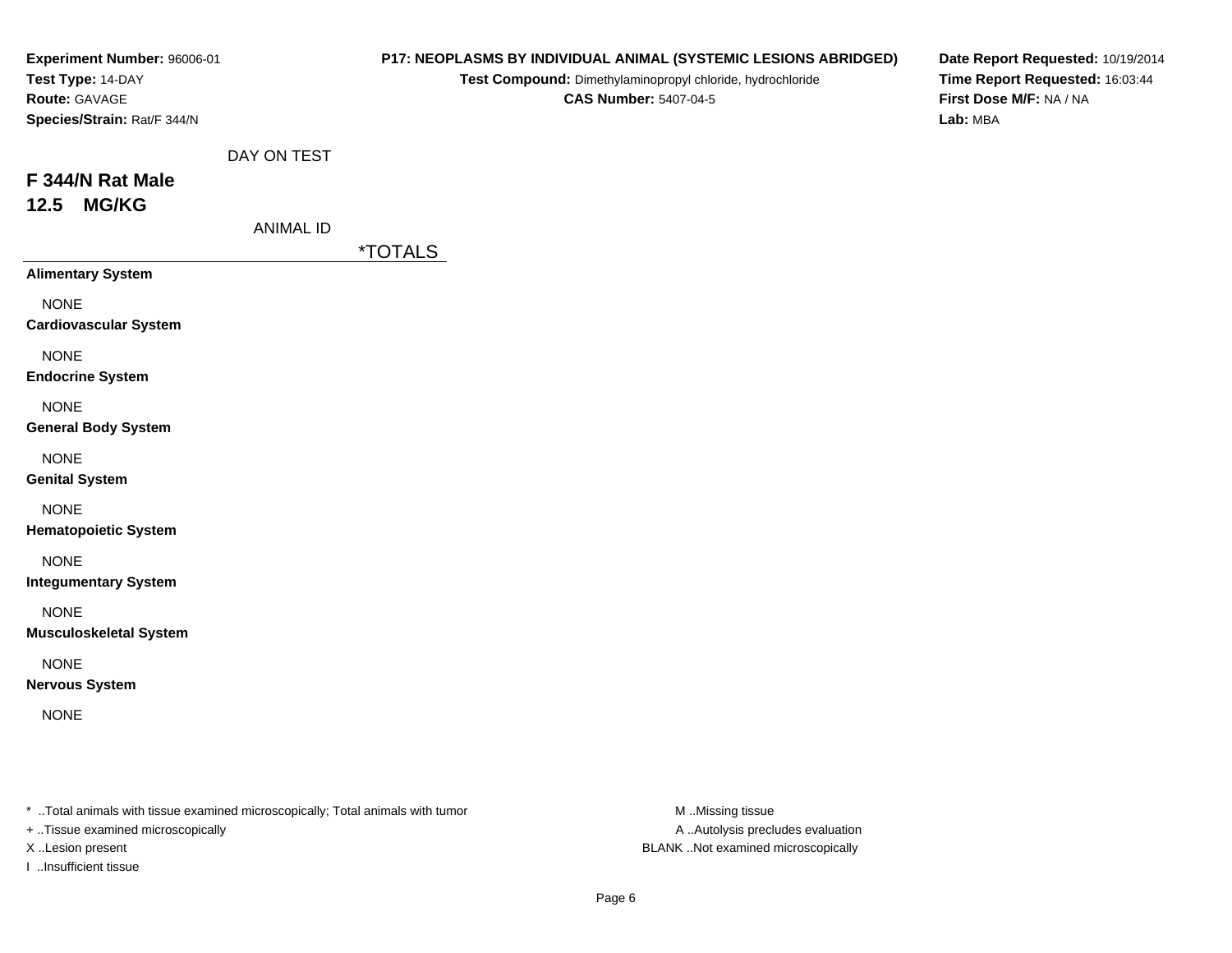| Experiment Number: 96006-01<br>Test Type: 14-DAY<br><b>Route: GAVAGE</b><br>Species/Strain: Rat/F 344/N |                  |                       | P17: NEOPLASMS BY INDIVIDUAL ANIMAL (SYSTEMIC LESIONS ABRIDGED)<br>Test Compound: Dimethylaminopropyl chloride, hydrochloride<br><b>CAS Number: 5407-04-5</b> | Date Report Requested: 10/19/2014<br>Time Report Requested: 16:03:44<br>First Dose M/F: NA / NA<br>Lab: MBA |
|---------------------------------------------------------------------------------------------------------|------------------|-----------------------|---------------------------------------------------------------------------------------------------------------------------------------------------------------|-------------------------------------------------------------------------------------------------------------|
|                                                                                                         | DAY ON TEST      |                       |                                                                                                                                                               |                                                                                                             |
| F 344/N Rat Male<br><b>MG/KG</b><br>12.5                                                                |                  |                       |                                                                                                                                                               |                                                                                                             |
|                                                                                                         | <b>ANIMAL ID</b> | <i><b>*TOTALS</b></i> |                                                                                                                                                               |                                                                                                             |
| <b>Respiratory System</b>                                                                               |                  |                       |                                                                                                                                                               |                                                                                                             |
| <b>NONE</b><br><b>Special Senses System</b>                                                             |                  |                       |                                                                                                                                                               |                                                                                                             |
| <b>NONE</b><br><b>Urinary System</b>                                                                    |                  |                       |                                                                                                                                                               |                                                                                                             |
| <b>NONE</b><br><b>SYSTEMIC LESIONS</b>                                                                  |                  |                       |                                                                                                                                                               |                                                                                                             |
| Multiple Organ                                                                                          |                  | 0                     |                                                                                                                                                               |                                                                                                             |
|                                                                                                         |                  |                       |                                                                                                                                                               |                                                                                                             |

+ ..Tissue examined microscopically

I ..Insufficient tissue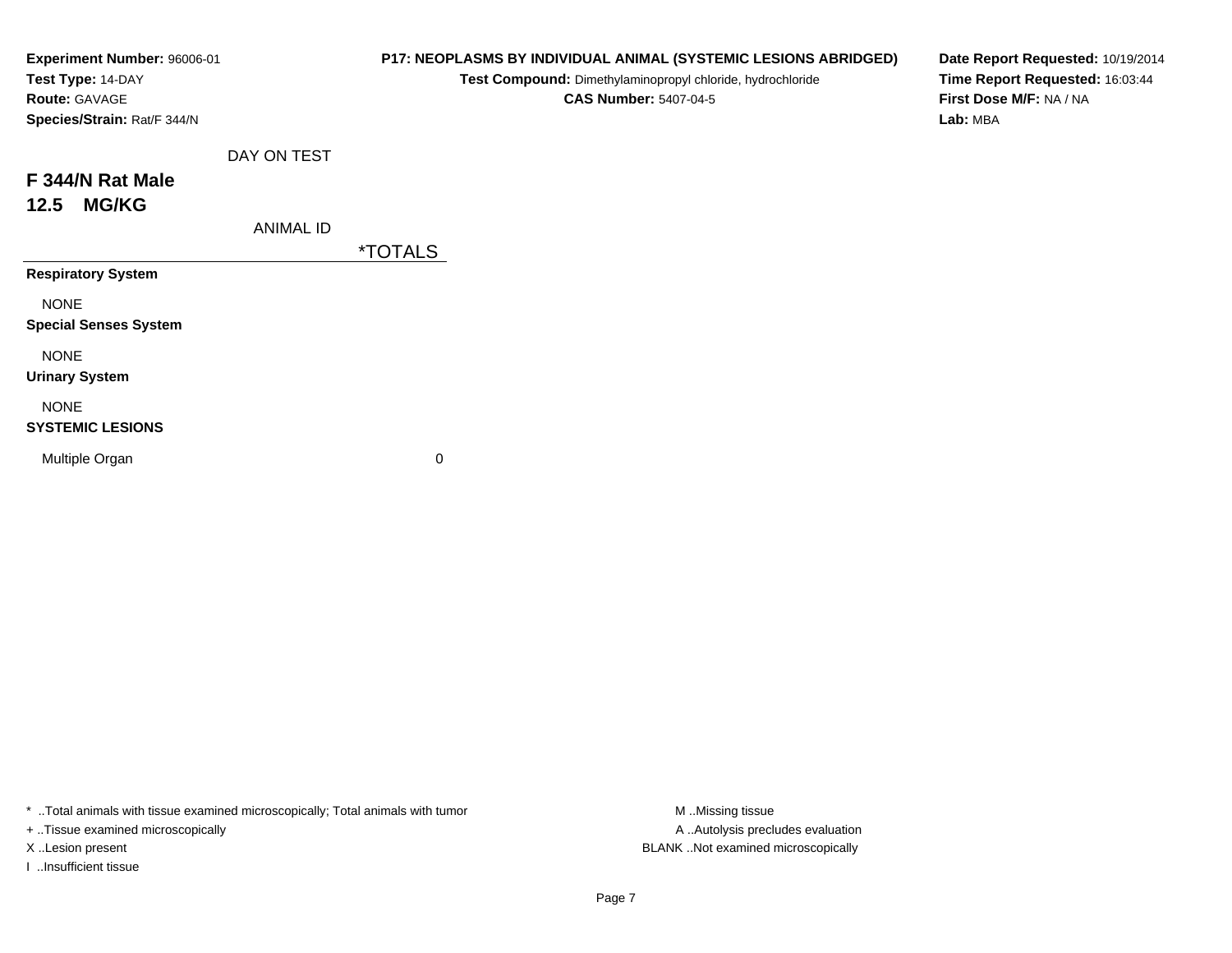| Experiment Number: 96006-01<br>Test Type: 14-DAY<br>Route: GAVAGE<br>Species/Strain: Rat/F 344/N |                                 |                       | P17: NEOPLASMS BY INDIVIDUAL ANIMAL (SYSTEMIC LESIONS ABRIDGED)<br>Test Compound: Dimethylaminopropyl chloride, hydrochloride<br><b>CAS Number: 5407-04-5</b> | Date Report Requested: 10/19/2014<br>Time Report Requested: 16:03:44<br>First Dose M/F: NA / NA<br>Lab: MBA |
|--------------------------------------------------------------------------------------------------|---------------------------------|-----------------------|---------------------------------------------------------------------------------------------------------------------------------------------------------------|-------------------------------------------------------------------------------------------------------------|
| F 344/N Rat Male<br>25 MG/KG                                                                     | DAY ON TEST<br><b>ANIMAL ID</b> |                       |                                                                                                                                                               |                                                                                                             |
| <b>Alimentary System</b>                                                                         |                                 | <i><b>*TOTALS</b></i> |                                                                                                                                                               |                                                                                                             |
| <b>NONE</b><br><b>Cardiovascular System</b>                                                      |                                 |                       |                                                                                                                                                               |                                                                                                             |
| <b>NONE</b><br><b>Endocrine System</b>                                                           |                                 |                       |                                                                                                                                                               |                                                                                                             |
| <b>NONE</b><br><b>General Body System</b>                                                        |                                 |                       |                                                                                                                                                               |                                                                                                             |
| <b>NONE</b><br><b>Genital System</b>                                                             |                                 |                       |                                                                                                                                                               |                                                                                                             |
| <b>NONE</b><br><b>Hematopoietic System</b>                                                       |                                 |                       |                                                                                                                                                               |                                                                                                             |
| <b>NONE</b><br><b>Integumentary System</b>                                                       |                                 |                       |                                                                                                                                                               |                                                                                                             |
| <b>NONE</b><br><b>Musculoskeletal System</b>                                                     |                                 |                       |                                                                                                                                                               |                                                                                                             |
| <b>NONE</b><br><b>Nervous System</b>                                                             |                                 |                       |                                                                                                                                                               |                                                                                                             |
| <b>NONE</b>                                                                                      |                                 |                       |                                                                                                                                                               |                                                                                                             |
|                                                                                                  |                                 |                       |                                                                                                                                                               |                                                                                                             |

+ ..Tissue examined microscopically

I ..Insufficient tissue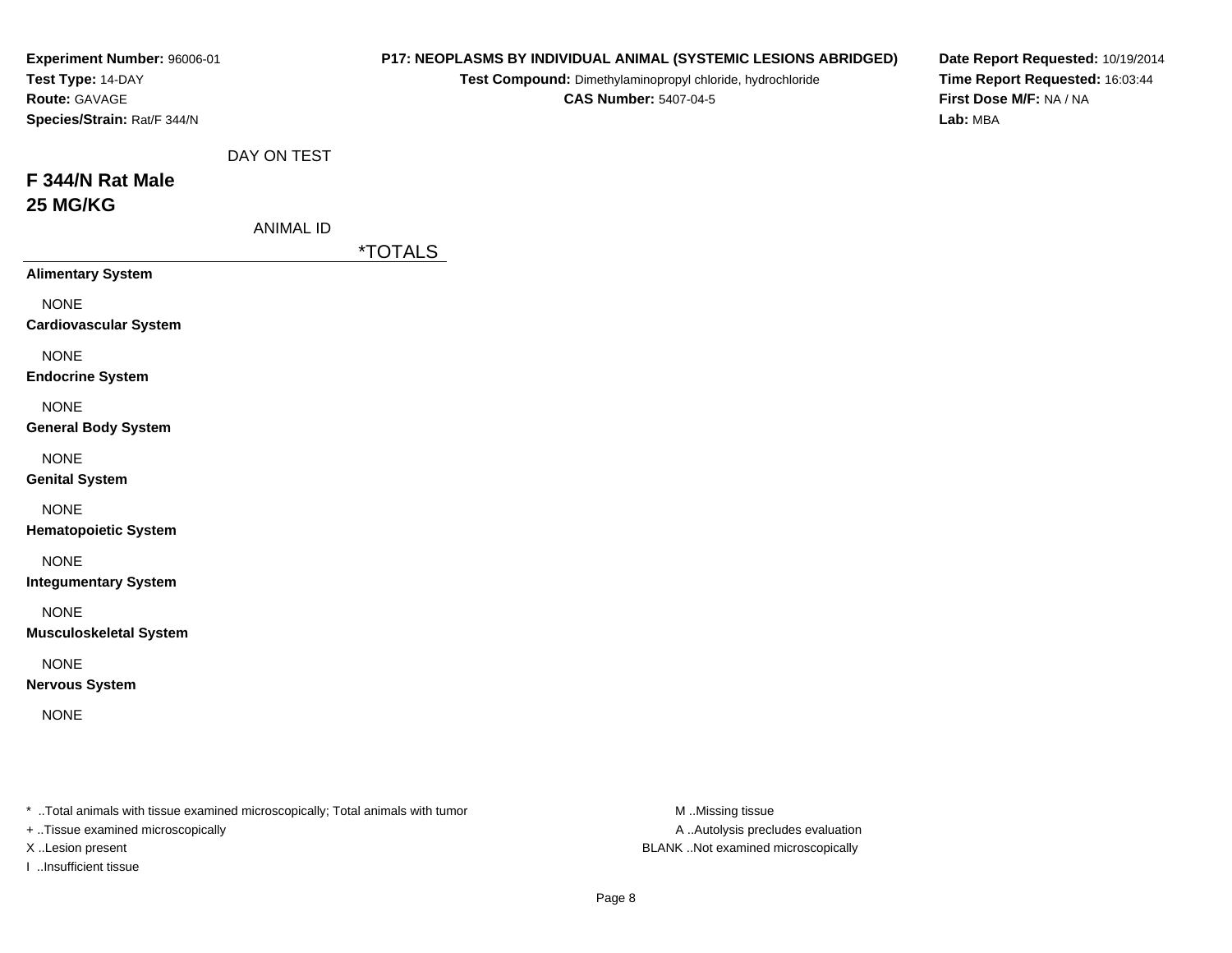| Experiment Number: 96006-01 |                       | Test Compound: Dimethylaminopropyl chloride, hydrochloride<br><b>CAS Number: 5407-04-5</b> | Date Report Requested: 10/19/2014<br>Time Report Requested: 16:03:44<br>First Dose M/F: NA / NA<br>Lab: MBA |
|-----------------------------|-----------------------|--------------------------------------------------------------------------------------------|-------------------------------------------------------------------------------------------------------------|
| DAY ON TEST                 |                       |                                                                                            |                                                                                                             |
|                             |                       |                                                                                            |                                                                                                             |
| <b>ANIMAL ID</b>            |                       |                                                                                            |                                                                                                             |
|                             | <i><b>*TOTALS</b></i> |                                                                                            |                                                                                                             |
|                             |                       |                                                                                            |                                                                                                             |
|                             |                       |                                                                                            |                                                                                                             |
|                             |                       |                                                                                            |                                                                                                             |
|                             |                       |                                                                                            |                                                                                                             |
|                             | 0                     |                                                                                            |                                                                                                             |
|                             |                       |                                                                                            | P17: NEOPLASMS BY INDIVIDUAL ANIMAL (SYSTEMIC LESIONS ABRIDGED)                                             |

+ ..Tissue examined microscopically

I ..Insufficient tissue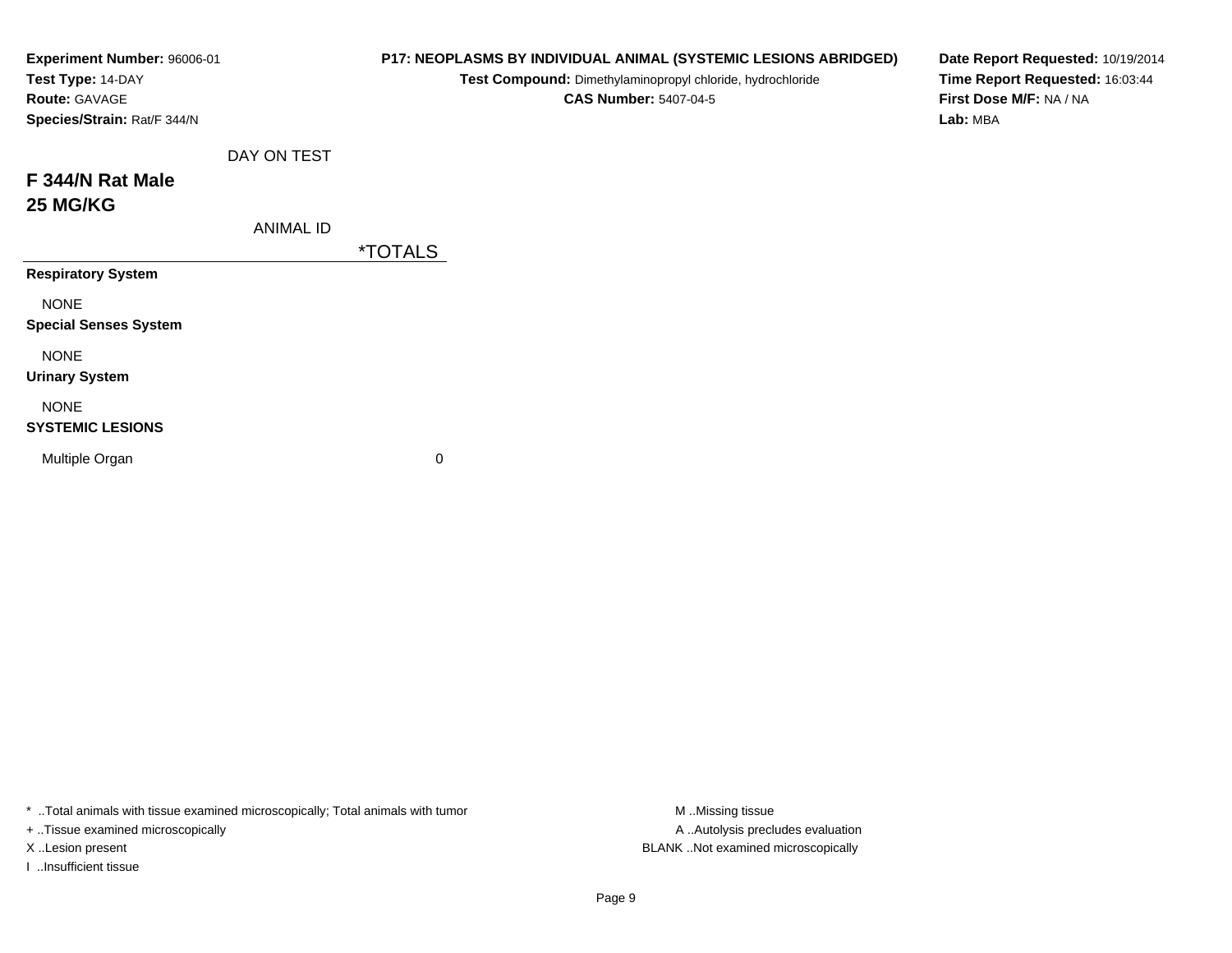| Experiment Number: 96006-01<br>Test Type: 14-DAY<br>Route: GAVAGE<br>Species/Strain: Rat/F 344/N |                                 |                       | P17: NEOPLASMS BY INDIVIDUAL ANIMAL (SYSTEMIC LESIONS ABRIDGED)<br>Test Compound: Dimethylaminopropyl chloride, hydrochloride<br><b>CAS Number: 5407-04-5</b> | Date Report Requested: 10/19/2014<br>Time Report Requested: 16:03:44<br>First Dose M/F: NA / NA<br>Lab: MBA |
|--------------------------------------------------------------------------------------------------|---------------------------------|-----------------------|---------------------------------------------------------------------------------------------------------------------------------------------------------------|-------------------------------------------------------------------------------------------------------------|
| F 344/N Rat Male<br><b>50 MG/KG</b>                                                              | DAY ON TEST<br><b>ANIMAL ID</b> | <i><b>*TOTALS</b></i> |                                                                                                                                                               |                                                                                                             |
| <b>Alimentary System</b>                                                                         |                                 |                       |                                                                                                                                                               |                                                                                                             |
| <b>NONE</b><br><b>Cardiovascular System</b>                                                      |                                 |                       |                                                                                                                                                               |                                                                                                             |
| <b>NONE</b><br><b>Endocrine System</b>                                                           |                                 |                       |                                                                                                                                                               |                                                                                                             |
| <b>NONE</b><br><b>General Body System</b>                                                        |                                 |                       |                                                                                                                                                               |                                                                                                             |
| <b>NONE</b><br><b>Genital System</b>                                                             |                                 |                       |                                                                                                                                                               |                                                                                                             |
| <b>NONE</b><br><b>Hematopoietic System</b>                                                       |                                 |                       |                                                                                                                                                               |                                                                                                             |
| <b>NONE</b><br><b>Integumentary System</b>                                                       |                                 |                       |                                                                                                                                                               |                                                                                                             |
| <b>NONE</b><br><b>Musculoskeletal System</b>                                                     |                                 |                       |                                                                                                                                                               |                                                                                                             |
| <b>NONE</b><br><b>Nervous System</b>                                                             |                                 |                       |                                                                                                                                                               |                                                                                                             |
| <b>NONE</b>                                                                                      |                                 |                       |                                                                                                                                                               |                                                                                                             |
|                                                                                                  |                                 |                       |                                                                                                                                                               |                                                                                                             |

+ ..Tissue examined microscopically

I ..Insufficient tissue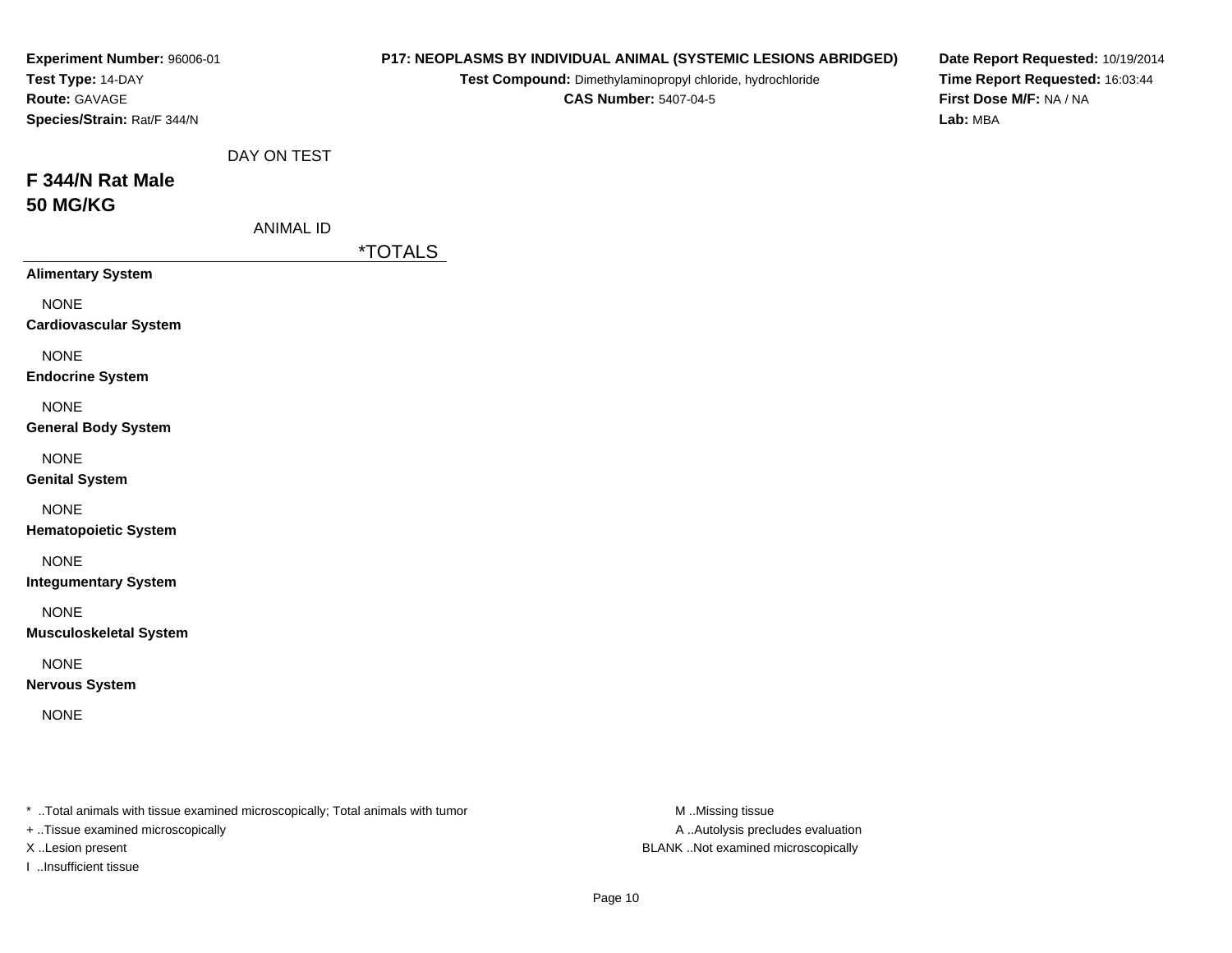| Experiment Number: 96006-01<br>Test Type: 14-DAY<br>Route: GAVAGE<br>Species/Strain: Rat/F 344/N |                  | P17: NEOPLASMS BY INDIVIDUAL ANIMAL (SYSTEMIC LESIONS ABRIDGED)<br>Test Compound: Dimethylaminopropyl chloride, hydrochloride<br><b>CAS Number: 5407-04-5</b> | Date Report Requested: 10/19/2014<br>Time Report Requested: 16:03:44<br>First Dose M/F: NA / NA<br>Lab: MBA |
|--------------------------------------------------------------------------------------------------|------------------|---------------------------------------------------------------------------------------------------------------------------------------------------------------|-------------------------------------------------------------------------------------------------------------|
|                                                                                                  | DAY ON TEST      |                                                                                                                                                               |                                                                                                             |
| F 344/N Rat Male<br><b>50 MG/KG</b>                                                              |                  |                                                                                                                                                               |                                                                                                             |
|                                                                                                  | <b>ANIMAL ID</b> |                                                                                                                                                               |                                                                                                             |
|                                                                                                  |                  | <i><b>*TOTALS</b></i>                                                                                                                                         |                                                                                                             |
| <b>Respiratory System</b>                                                                        |                  |                                                                                                                                                               |                                                                                                             |
| <b>NONE</b><br><b>Special Senses System</b>                                                      |                  |                                                                                                                                                               |                                                                                                             |
| <b>NONE</b><br><b>Urinary System</b>                                                             |                  |                                                                                                                                                               |                                                                                                             |
| <b>NONE</b><br><b>SYSTEMIC LESIONS</b>                                                           |                  |                                                                                                                                                               |                                                                                                             |
| Multiple Organ                                                                                   |                  | 0                                                                                                                                                             |                                                                                                             |

+ ..Tissue examined microscopically

I ..Insufficient tissue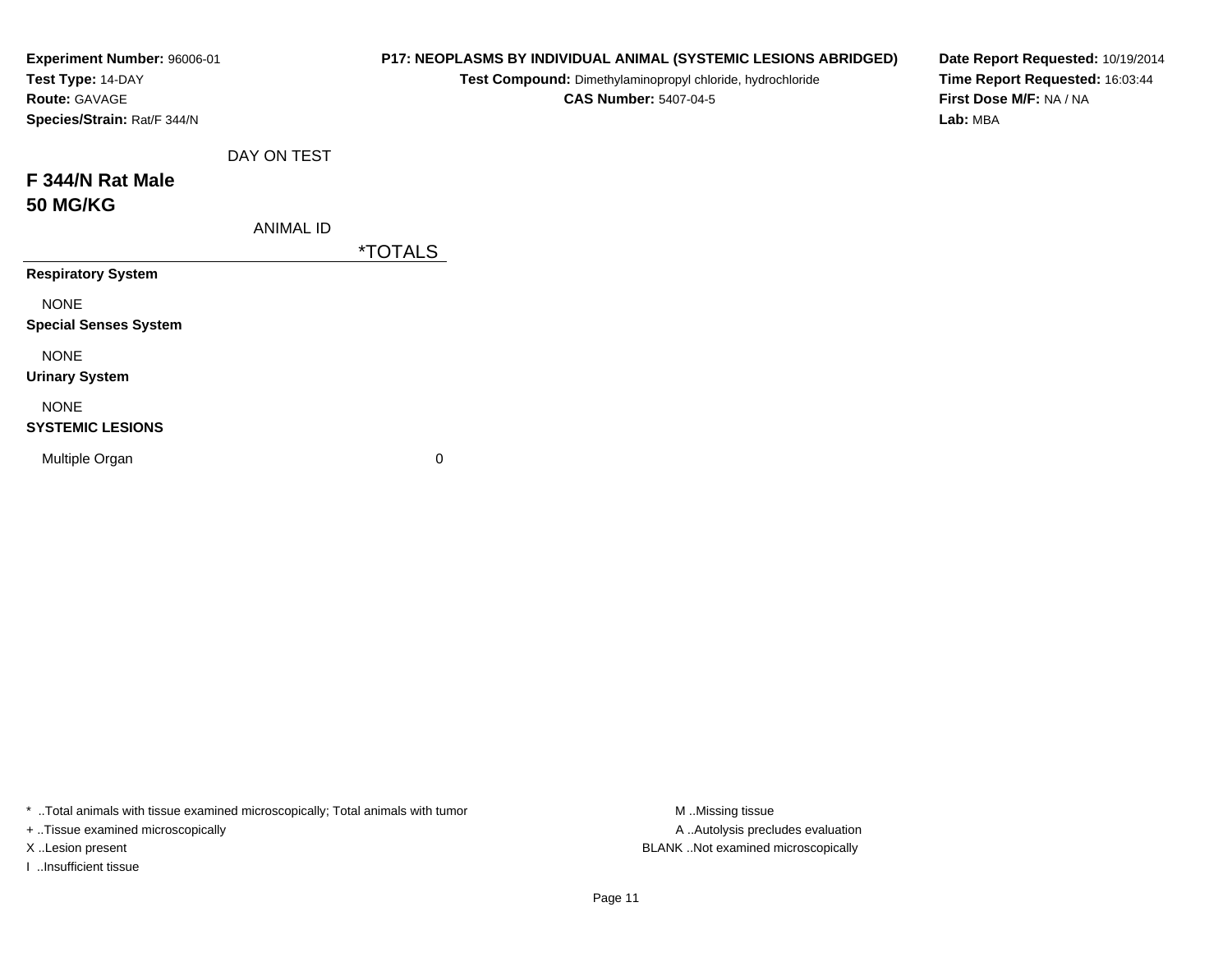**Test Type:** 14-DAY**Route:** GAVAGE

**Species/Strain:** Rat/F 344/N

### DAY ON TEST**F 344/N Rat Male100 MG/KG**ANIMAL ID*0 0 1 7* 0 0 0 2 6*0 0 1 7*0<br>0<br>0<br>2<br>7 *0 0 1 7* 0 0 0*0 0 1 7* 0 0*0 0 1 7* 00

2 8

 02 9 0 3

0 \*TOTALS

**Alimentary System**

**NONE** 

**Cardiovascular System**

NONE

**Endocrine System**

NONE

**General Body System**

NONE

**Genital System**

NONE

**Hematopoietic System**

NONE

**Integumentary System**

NONE

**Musculoskeletal System**

NONE

**Nervous System**

NONE

\* ..Total animals with tissue examined microscopically; Total animals with tumor **M** ..Missing tissue M ..Missing tissue

+ ..Tissue examined microscopically

X ..Lesion present BLANK ..Not examined microscopically

I ..Insufficient tissue

**P17: NEOPLASMS BY INDIVIDUAL ANIMAL (SYSTEMIC LESIONS ABRIDGED)**

**Test Compound:** Dimethylaminopropyl chloride, hydrochloride

**CAS Number:** 5407-04-5

**Date Report Requested:** 10/19/2014**Time Report Requested:** 16:03:44**First Dose M/F:** NA / NA**Lab:** MBA

Page 12

A ..Autolysis precludes evaluation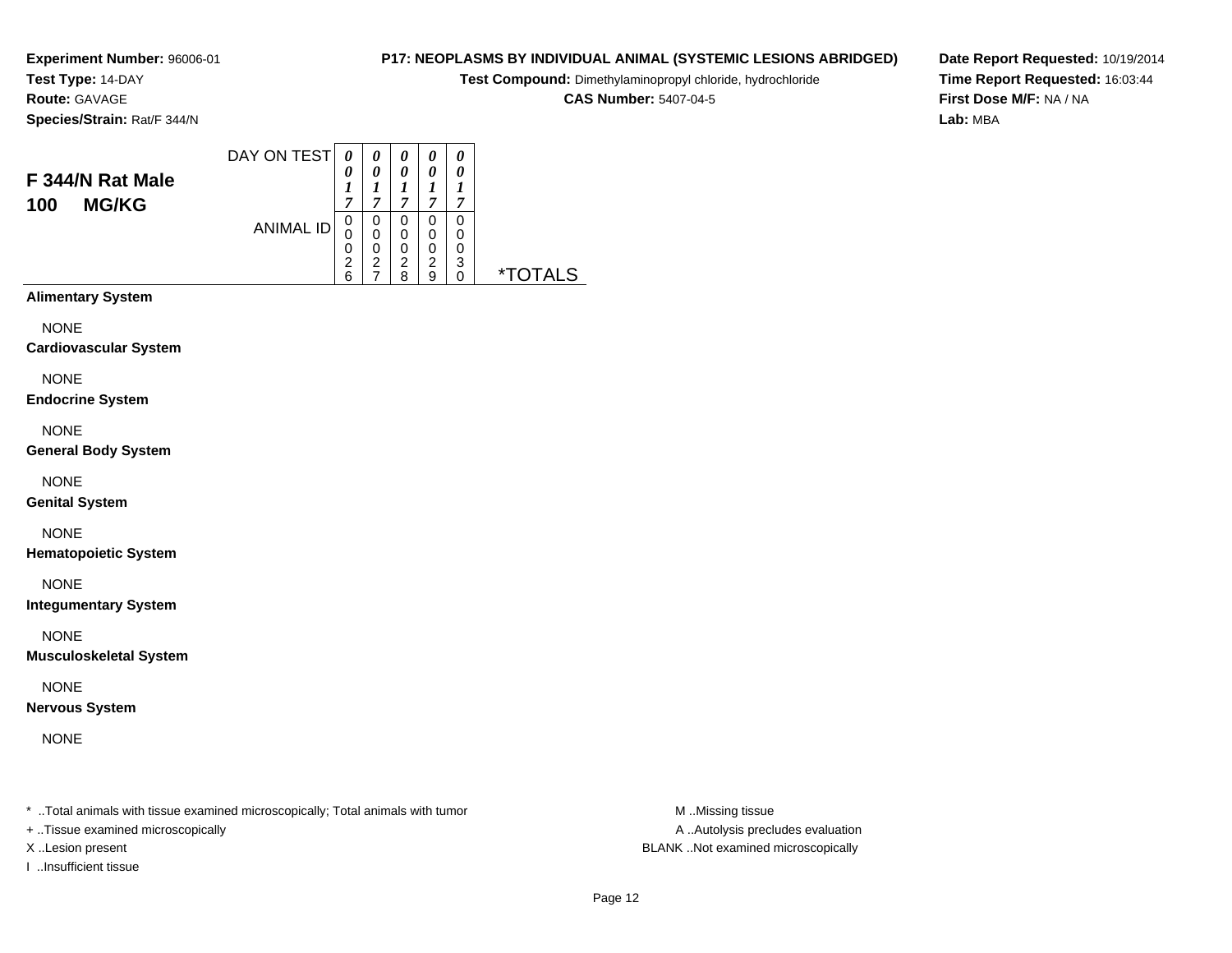**Test Type:** 14-DAY

**Route:** GAVAGE

**Species/Strain:** Rat/F 344/N

# **P17: NEOPLASMS BY INDIVIDUAL ANIMAL (SYSTEMIC LESIONS ABRIDGED)**

**Test Compound:** Dimethylaminopropyl chloride, hydrochloride

**CAS Number:** 5407-04-5

**Date Report Requested:** 10/19/2014**Time Report Requested:** 16:03:45**First Dose M/F:** NA / NA**Lab:** MBA

| F 344/N Rat Male<br><b>MG/KG</b><br>100                                  | DAY ON TEST<br><b>ANIMAL ID</b> | 0<br>0<br>1<br>7<br>0<br>0<br>$\mathbf 0$<br>2 | $\boldsymbol{\theta}$<br>0<br>0<br>0<br>0<br>$\overline{c}$ | 0<br>0<br>1<br>7<br>0<br>0<br>0<br>$\overline{c}$ | 0<br>0<br>7<br>0<br>0<br>0<br>2 | 0<br>0<br>1<br>7<br>0<br>0<br>0<br>3 |                              |
|--------------------------------------------------------------------------|---------------------------------|------------------------------------------------|-------------------------------------------------------------|---------------------------------------------------|---------------------------------|--------------------------------------|------------------------------|
|                                                                          |                                 | 6                                              |                                                             | 8                                                 | 9                               | $\mathbf 0$                          | <i><b>*TOTALS</b></i>        |
| <b>Respiratory System</b><br><b>NONE</b><br><b>Special Senses System</b> |                                 |                                                |                                                             |                                                   |                                 |                                      |                              |
| <b>NONE</b><br><b>Urinary System</b>                                     |                                 |                                                |                                                             |                                                   |                                 |                                      |                              |
| <b>Urinary Bladder</b><br><b>SYSTEMIC LESIONS</b>                        |                                 |                                                |                                                             |                                                   |                                 | +                                    | 1                            |
| Multiple Organ                                                           |                                 |                                                |                                                             |                                                   |                                 | +                                    | 1<br>*** END OF MALE DATA*** |

\* ..Total animals with tissue examined microscopically; Total animals with tumor **M** . Missing tissue M ..Missing tissue

+ ..Tissue examined microscopically

I ..Insufficient tissue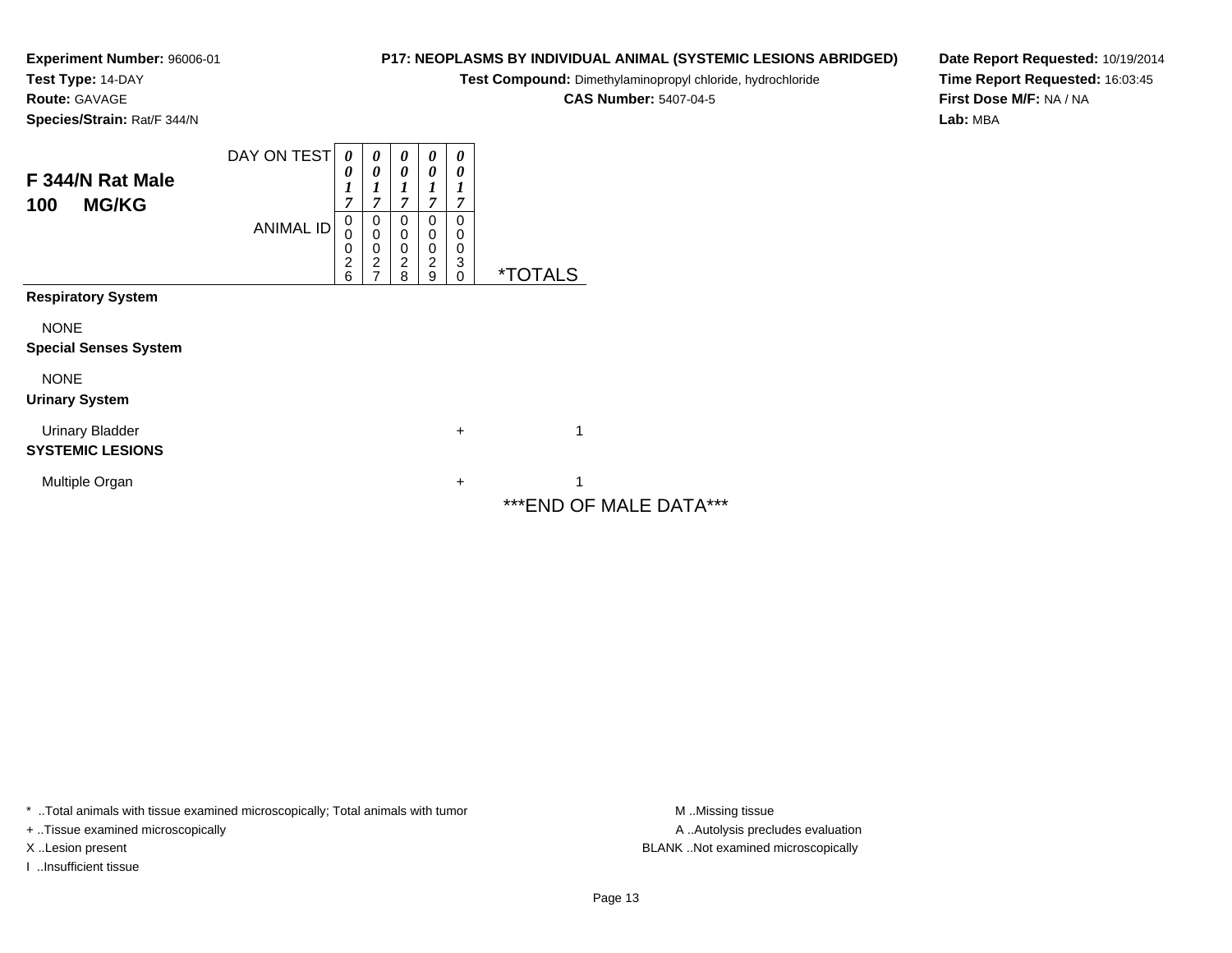| Experiment Number: 96006-01<br>Test Type: 14-DAY<br>Route: GAVAGE<br>Species/Strain: Rat/F 344/N |                                 |                       | P17: NEOPLASMS BY INDIVIDUAL ANIMAL (SYSTEMIC LESIONS ABRIDGED)<br>Test Compound: Dimethylaminopropyl chloride, hydrochloride<br><b>CAS Number: 5407-04-5</b> | Date Report Requested: 10/19/2014<br>Time Report Requested: 16:03:45<br>First Dose M/F: NA / NA<br>Lab: MBA |
|--------------------------------------------------------------------------------------------------|---------------------------------|-----------------------|---------------------------------------------------------------------------------------------------------------------------------------------------------------|-------------------------------------------------------------------------------------------------------------|
| F 344/N Rat Female<br><b>VEHICLE CONTROL</b>                                                     | DAY ON TEST<br><b>ANIMAL ID</b> | <i><b>*TOTALS</b></i> |                                                                                                                                                               |                                                                                                             |
| <b>Alimentary System</b>                                                                         |                                 |                       |                                                                                                                                                               |                                                                                                             |
| <b>NONE</b><br><b>Cardiovascular System</b>                                                      |                                 |                       |                                                                                                                                                               |                                                                                                             |
| <b>NONE</b><br><b>Endocrine System</b>                                                           |                                 |                       |                                                                                                                                                               |                                                                                                             |
| <b>NONE</b><br><b>General Body System</b>                                                        |                                 |                       |                                                                                                                                                               |                                                                                                             |
| <b>NONE</b><br><b>Genital System</b>                                                             |                                 |                       |                                                                                                                                                               |                                                                                                             |
| <b>NONE</b><br><b>Hematopoietic System</b>                                                       |                                 |                       |                                                                                                                                                               |                                                                                                             |
| <b>NONE</b><br><b>Integumentary System</b>                                                       |                                 |                       |                                                                                                                                                               |                                                                                                             |
| <b>NONE</b><br><b>Musculoskeletal System</b>                                                     |                                 |                       |                                                                                                                                                               |                                                                                                             |
| <b>NONE</b><br><b>Nervous System</b>                                                             |                                 |                       |                                                                                                                                                               |                                                                                                             |
| <b>NONE</b>                                                                                      |                                 |                       |                                                                                                                                                               |                                                                                                             |
|                                                                                                  |                                 |                       |                                                                                                                                                               |                                                                                                             |

+ ..Tissue examined microscopically

I ..Insufficient tissue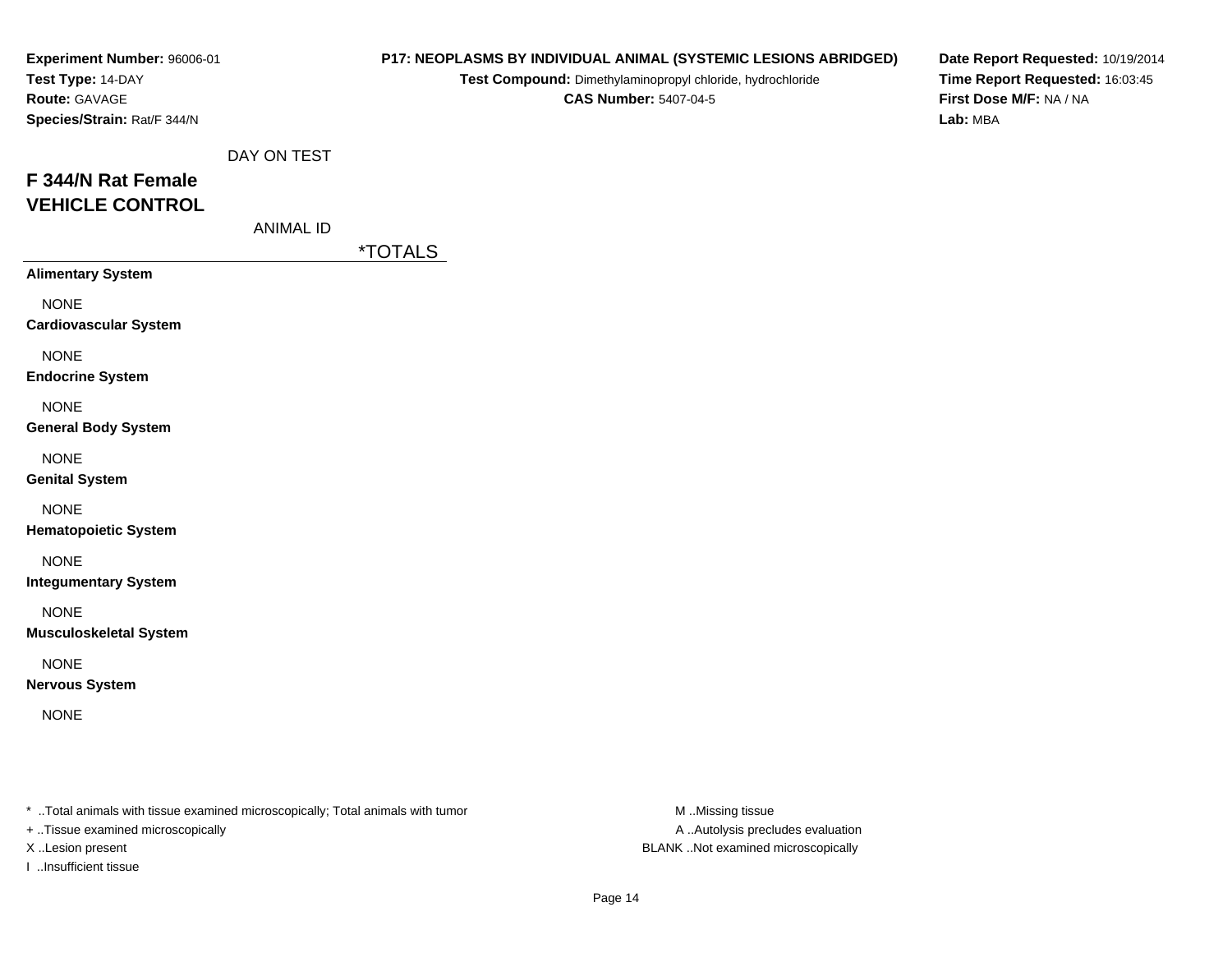| Experiment Number: 96006-01<br>Test Type: 14-DAY<br>Route: GAVAGE |                  |                       | P17: NEOPLASMS BY INDIVIDUAL ANIMAL (SYSTEMIC LESIONS ABRIDGED)<br>Test Compound: Dimethylaminopropyl chloride, hydrochloride<br><b>CAS Number: 5407-04-5</b> | Date Report Requested: 10/19/2014<br>Time Report Requested: 16:03:45<br>First Dose M/F: NA / NA |
|-------------------------------------------------------------------|------------------|-----------------------|---------------------------------------------------------------------------------------------------------------------------------------------------------------|-------------------------------------------------------------------------------------------------|
| Species/Strain: Rat/F 344/N                                       |                  |                       |                                                                                                                                                               | Lab: MBA                                                                                        |
|                                                                   | DAY ON TEST      |                       |                                                                                                                                                               |                                                                                                 |
| F 344/N Rat Female                                                |                  |                       |                                                                                                                                                               |                                                                                                 |
| <b>VEHICLE CONTROL</b>                                            |                  |                       |                                                                                                                                                               |                                                                                                 |
|                                                                   | <b>ANIMAL ID</b> |                       |                                                                                                                                                               |                                                                                                 |
|                                                                   |                  | <i><b>*TOTALS</b></i> |                                                                                                                                                               |                                                                                                 |
| <b>Respiratory System</b>                                         |                  |                       |                                                                                                                                                               |                                                                                                 |
| <b>NONE</b>                                                       |                  |                       |                                                                                                                                                               |                                                                                                 |
| <b>Special Senses System</b>                                      |                  |                       |                                                                                                                                                               |                                                                                                 |
| <b>NONE</b>                                                       |                  |                       |                                                                                                                                                               |                                                                                                 |
| <b>Urinary System</b>                                             |                  |                       |                                                                                                                                                               |                                                                                                 |
| <b>NONE</b>                                                       |                  |                       |                                                                                                                                                               |                                                                                                 |
| <b>SYSTEMIC LESIONS</b>                                           |                  |                       |                                                                                                                                                               |                                                                                                 |
| Multiple Organ                                                    |                  | 0                     |                                                                                                                                                               |                                                                                                 |
|                                                                   |                  |                       |                                                                                                                                                               |                                                                                                 |

+ ..Tissue examined microscopically

I ..Insufficient tissue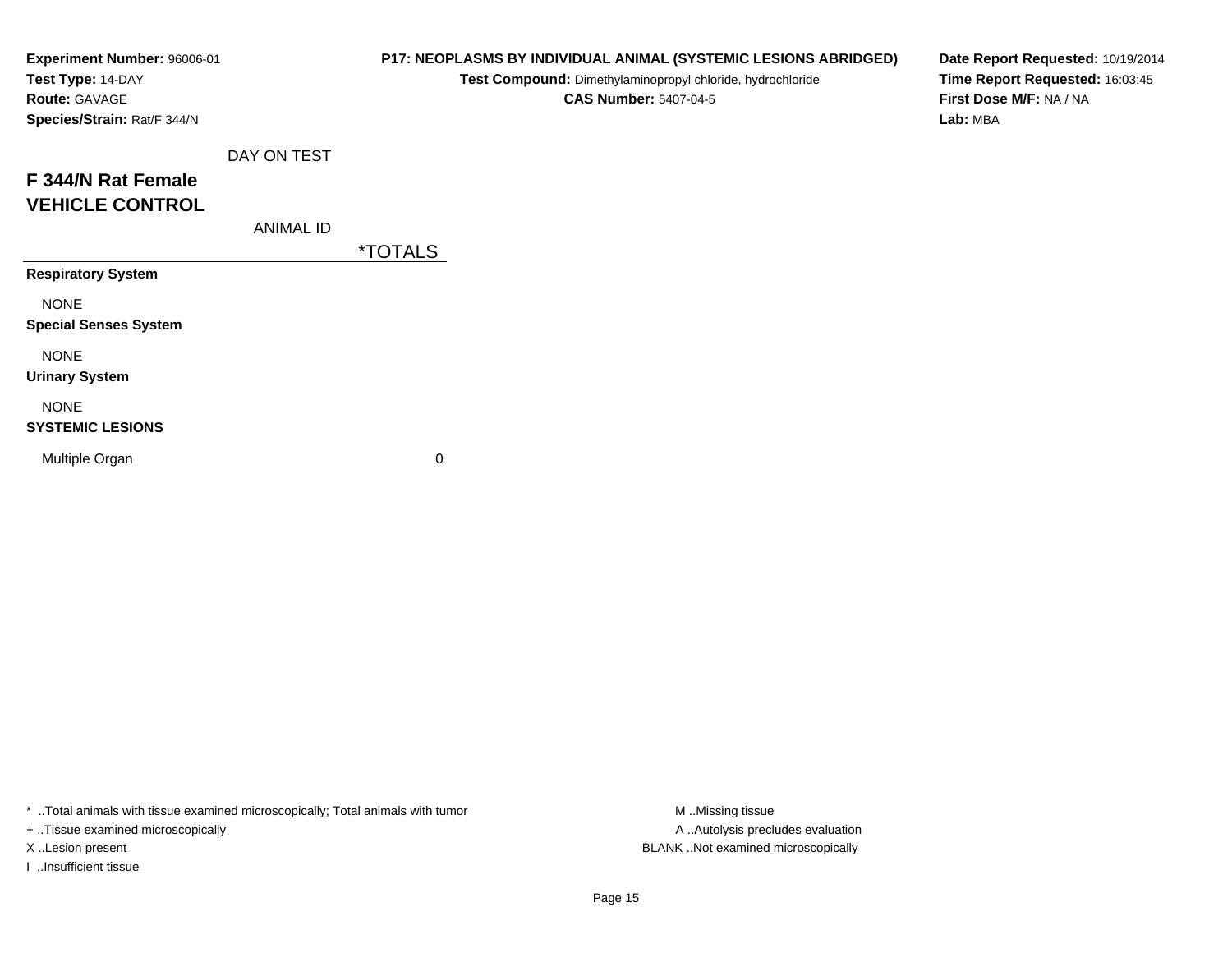| Experiment Number: 96006-01<br>Test Type: 14-DAY<br>Route: GAVAGE<br>Species/Strain: Rat/F 344/N |                                 |                       | P17: NEOPLASMS BY INDIVIDUAL ANIMAL (SYSTEMIC LESIONS ABRIDGED)<br>Test Compound: Dimethylaminopropyl chloride, hydrochloride<br><b>CAS Number: 5407-04-5</b> | Date Report Requested: 10/19/2014<br>Time Report Requested: 16:03:45<br>First Dose M/F: NA / NA<br>Lab: MBA |
|--------------------------------------------------------------------------------------------------|---------------------------------|-----------------------|---------------------------------------------------------------------------------------------------------------------------------------------------------------|-------------------------------------------------------------------------------------------------------------|
| F 344/N Rat Female<br><b>MG/KG</b><br>6.25                                                       | DAY ON TEST<br><b>ANIMAL ID</b> |                       |                                                                                                                                                               |                                                                                                             |
| <b>Alimentary System</b><br><b>NONE</b><br><b>Cardiovascular System</b>                          |                                 | <i><b>*TOTALS</b></i> |                                                                                                                                                               |                                                                                                             |
| <b>NONE</b><br><b>Endocrine System</b>                                                           |                                 |                       |                                                                                                                                                               |                                                                                                             |
| <b>NONE</b><br><b>General Body System</b>                                                        |                                 |                       |                                                                                                                                                               |                                                                                                             |
| <b>NONE</b><br><b>Genital System</b>                                                             |                                 |                       |                                                                                                                                                               |                                                                                                             |
| <b>NONE</b><br><b>Hematopoietic System</b>                                                       |                                 |                       |                                                                                                                                                               |                                                                                                             |
| <b>NONE</b><br><b>Integumentary System</b>                                                       |                                 |                       |                                                                                                                                                               |                                                                                                             |
| <b>NONE</b><br><b>Musculoskeletal System</b>                                                     |                                 |                       |                                                                                                                                                               |                                                                                                             |
| <b>NONE</b><br><b>Nervous System</b>                                                             |                                 |                       |                                                                                                                                                               |                                                                                                             |
| <b>NONE</b>                                                                                      |                                 |                       |                                                                                                                                                               |                                                                                                             |
|                                                                                                  |                                 |                       |                                                                                                                                                               |                                                                                                             |

+ ..Tissue examined microscopically

I ..Insufficient tissue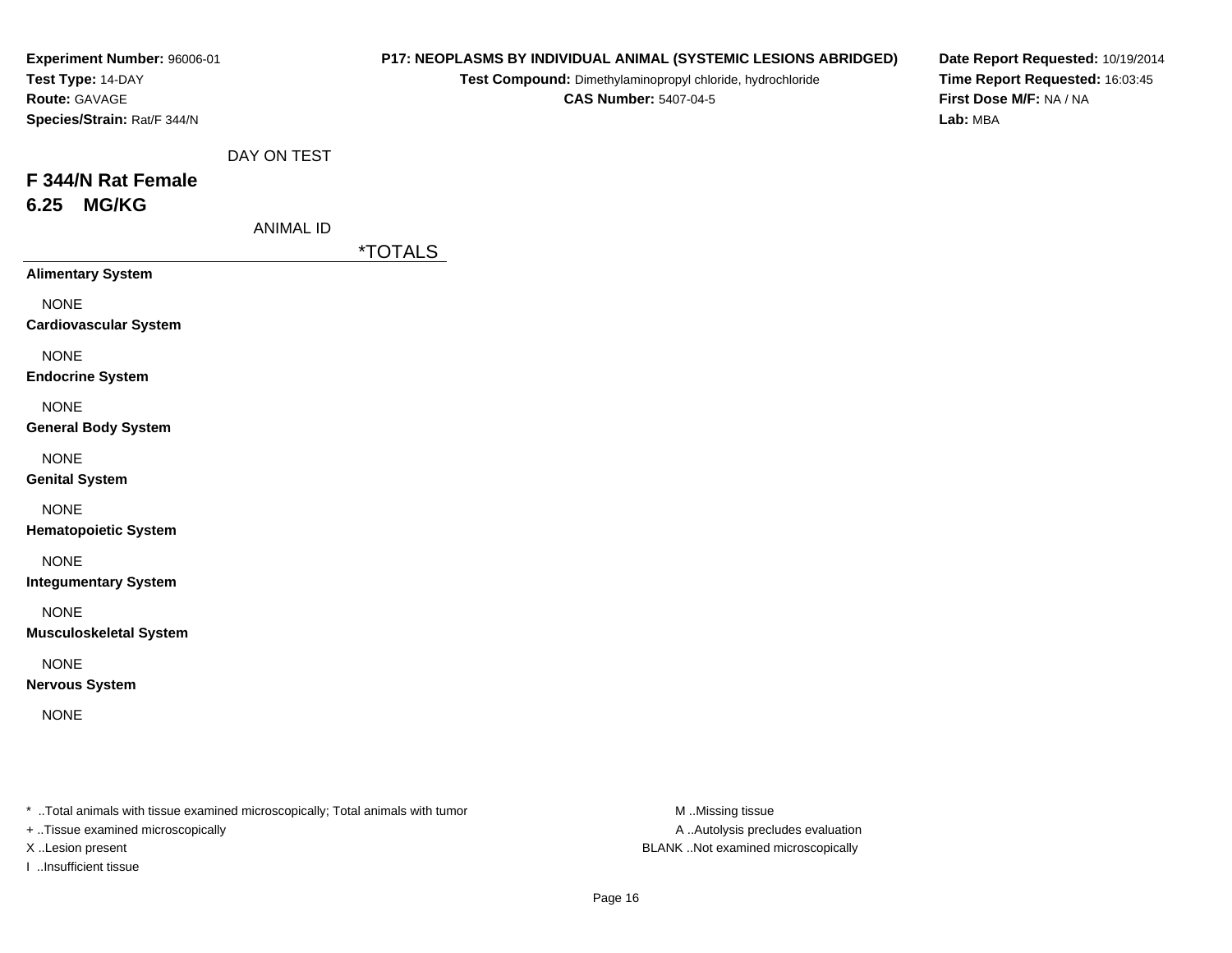| Experiment Number: 96006-01<br>Test Type: 14-DAY<br>Route: GAVAGE<br>Species/Strain: Rat/F 344/N |                  |                       | P17: NEOPLASMS BY INDIVIDUAL ANIMAL (SYSTEMIC LESIONS ABRIDGED)<br>Test Compound: Dimethylaminopropyl chloride, hydrochloride<br><b>CAS Number: 5407-04-5</b> | Date Report Requested: 10/19/2014<br>Time Report Requested: 16:03:45<br>First Dose M/F: NA / NA<br>Lab: MBA |
|--------------------------------------------------------------------------------------------------|------------------|-----------------------|---------------------------------------------------------------------------------------------------------------------------------------------------------------|-------------------------------------------------------------------------------------------------------------|
|                                                                                                  | DAY ON TEST      |                       |                                                                                                                                                               |                                                                                                             |
| F 344/N Rat Female<br><b>MG/KG</b><br>6.25                                                       |                  |                       |                                                                                                                                                               |                                                                                                             |
|                                                                                                  | <b>ANIMAL ID</b> | <i><b>*TOTALS</b></i> |                                                                                                                                                               |                                                                                                             |
| <b>Respiratory System</b>                                                                        |                  |                       |                                                                                                                                                               |                                                                                                             |
| <b>NONE</b><br><b>Special Senses System</b>                                                      |                  |                       |                                                                                                                                                               |                                                                                                             |
| <b>NONE</b><br><b>Urinary System</b>                                                             |                  |                       |                                                                                                                                                               |                                                                                                             |
| <b>NONE</b><br><b>SYSTEMIC LESIONS</b>                                                           |                  |                       |                                                                                                                                                               |                                                                                                             |
| Multiple Organ                                                                                   |                  | 0                     |                                                                                                                                                               |                                                                                                             |
|                                                                                                  |                  |                       |                                                                                                                                                               |                                                                                                             |

+ ..Tissue examined microscopically

I ..Insufficient tissue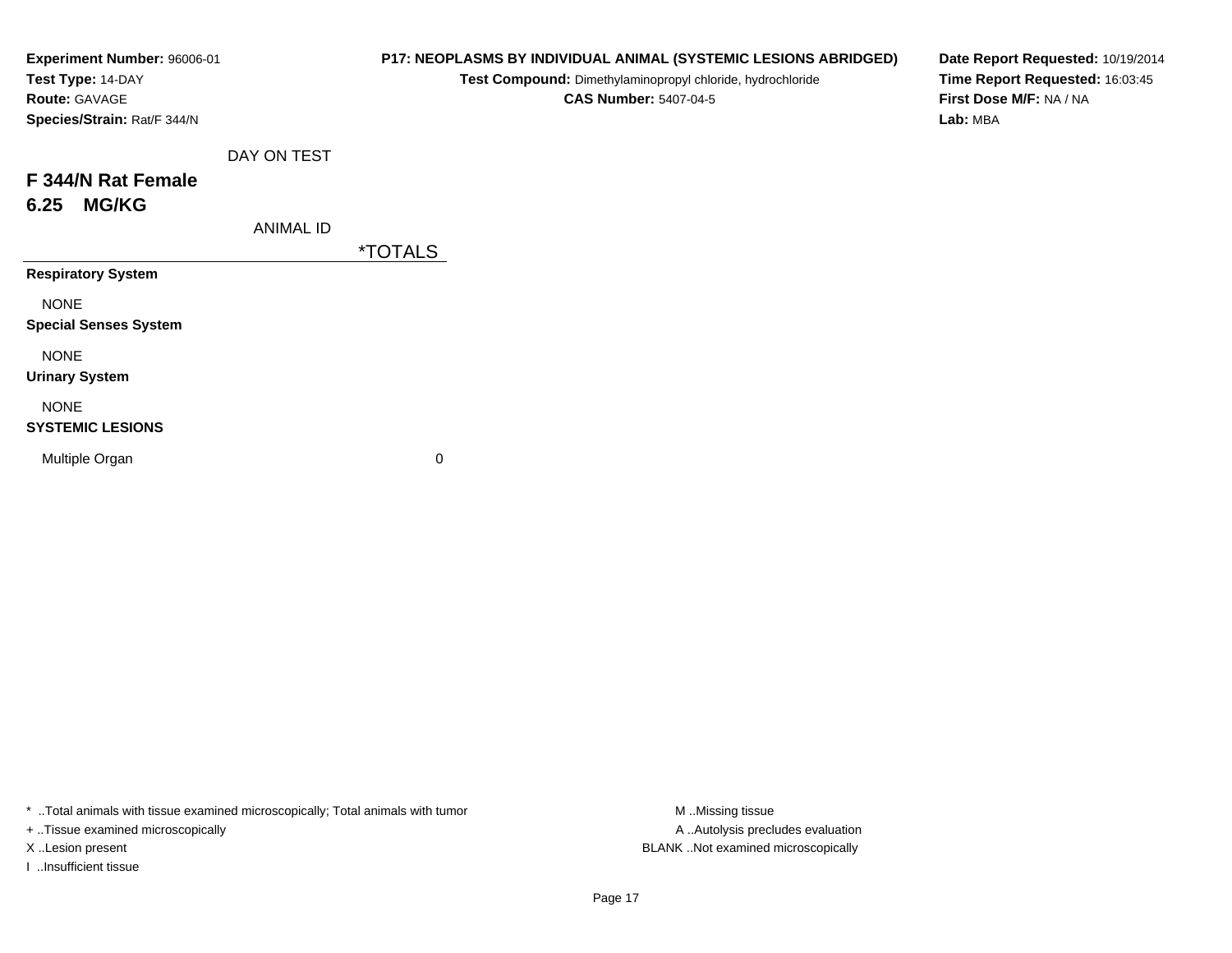**Test Type:** 14-DAY**Route:** GAVAGE

**Species/Strain:** Rat/F 344/N

#### DAY ON TEST**F 344/N Rat Female12.5 MG/KG**ANIMAL ID*0 0 1 7* 0 0 0 4 1*0 0 1 7*0<br>0<br>0<br>4<br>2 *0 0 1 7* 0 0 0 4 3*0 0 1 7* 0 0 0 4 4*0 0 1 7* 0 00<br>4<br>5 5 \*TOTALS

**Alimentary System**

**NONE** 

**Cardiovascular System**

NONE

**Endocrine System**

NONE

**General Body System**

NONE

**Genital System**

NONE

**Hematopoietic System**

NONE

**Integumentary System**

NONE

**Musculoskeletal System**

NONE

**Nervous System**

NONE

\* ..Total animals with tissue examined microscopically; Total animals with tumor **M** ..Missing tissue M ..Missing tissue

+ ..Tissue examined microscopically

X ..Lesion present BLANK ..Not examined microscopically

I ..Insufficient tissue

**P17: NEOPLASMS BY INDIVIDUAL ANIMAL (SYSTEMIC LESIONS ABRIDGED)**

**Test Compound:** Dimethylaminopropyl chloride, hydrochloride

**CAS Number:** 5407-04-5

**Date Report Requested:** 10/19/2014**Time Report Requested:** 16:03:45**First Dose M/F:** NA / NA**Lab:** MBA

A ..Autolysis precludes evaluation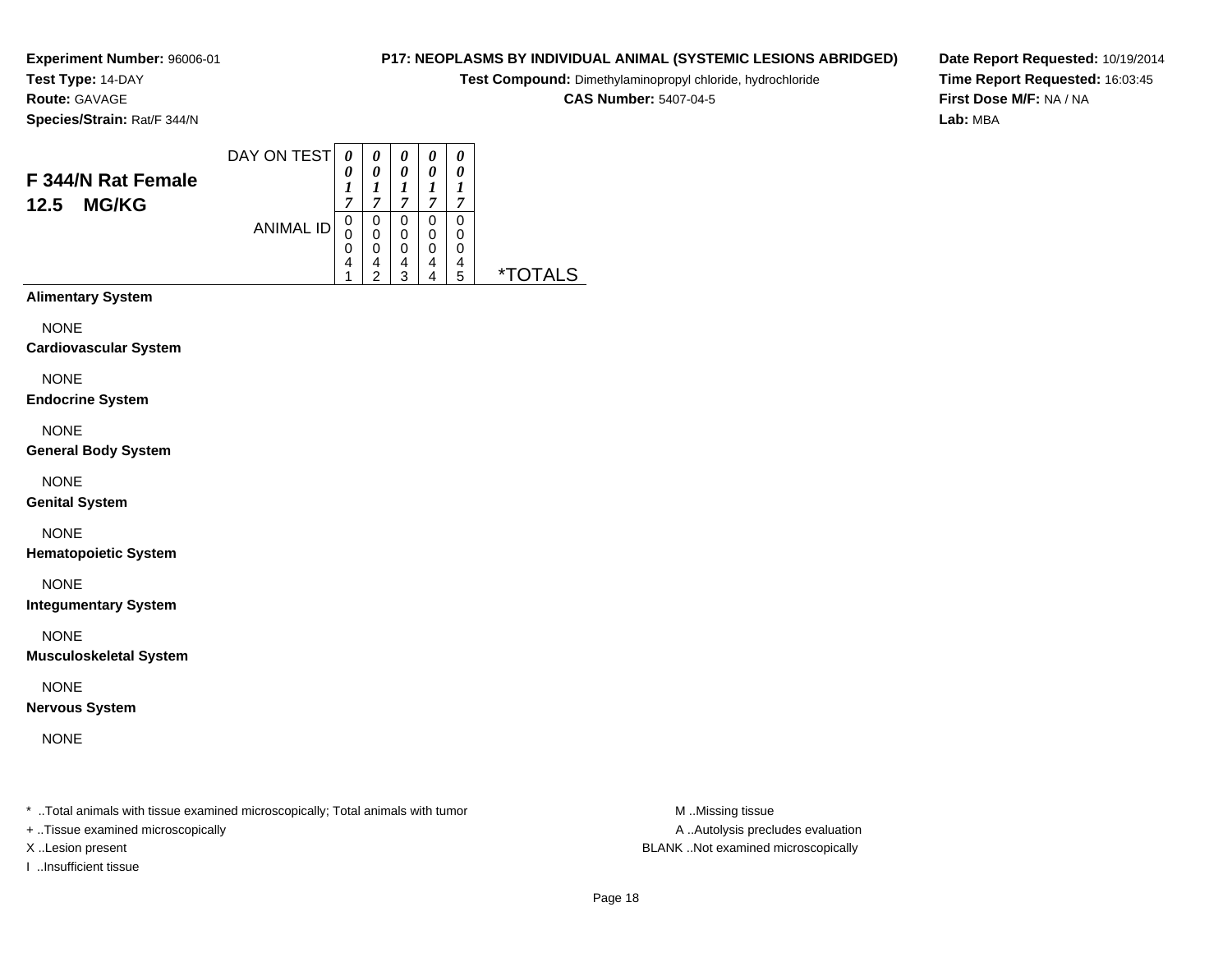**Test Type:** 14-DAY

**Route:** GAVAGE

**Species/Strain:** Rat/F 344/N

# **P17: NEOPLASMS BY INDIVIDUAL ANIMAL (SYSTEMIC LESIONS ABRIDGED)**

**Test Compound:** Dimethylaminopropyl chloride, hydrochloride

**CAS Number:** 5407-04-5

**Date Report Requested:** 10/19/2014**Time Report Requested:** 16:03:45**First Dose M/F:** NA / NA**Lab:** MBA

| F 344/N Rat Female<br>12.5<br><b>MG/KG</b>  | DAY ON TEST      | 0<br>0<br>$\boldsymbol{l}$<br>7 | 0<br>0<br>7                     | 0<br>0<br>7           | 0<br>0<br>7           | 0<br>0<br>1<br>7      |                       |  |
|---------------------------------------------|------------------|---------------------------------|---------------------------------|-----------------------|-----------------------|-----------------------|-----------------------|--|
|                                             | <b>ANIMAL ID</b> | 0<br>$\mathbf 0$<br>0<br>4      | 0<br>$\mathbf 0$<br>0<br>4<br>2 | 0<br>0<br>0<br>4<br>3 | 0<br>0<br>0<br>4<br>4 | 0<br>0<br>0<br>4<br>5 | <i><b>*TOTALS</b></i> |  |
| <b>Respiratory System</b>                   |                  |                                 |                                 |                       |                       |                       |                       |  |
| <b>NONE</b><br><b>Special Senses System</b> |                  |                                 |                                 |                       |                       |                       |                       |  |
| Eye<br><b>Urinary System</b>                |                  |                                 |                                 | $\ddot{}$             |                       |                       | 1                     |  |
| <b>NONE</b><br><b>SYSTEMIC LESIONS</b>      |                  |                                 |                                 |                       |                       |                       |                       |  |
| Multiple Organ                              |                  |                                 |                                 | +                     |                       |                       | 1                     |  |

\* ..Total animals with tissue examined microscopically; Total animals with tumor **M** . Missing tissue M ..Missing tissue

+ ..Tissue examined microscopically

I ..Insufficient tissue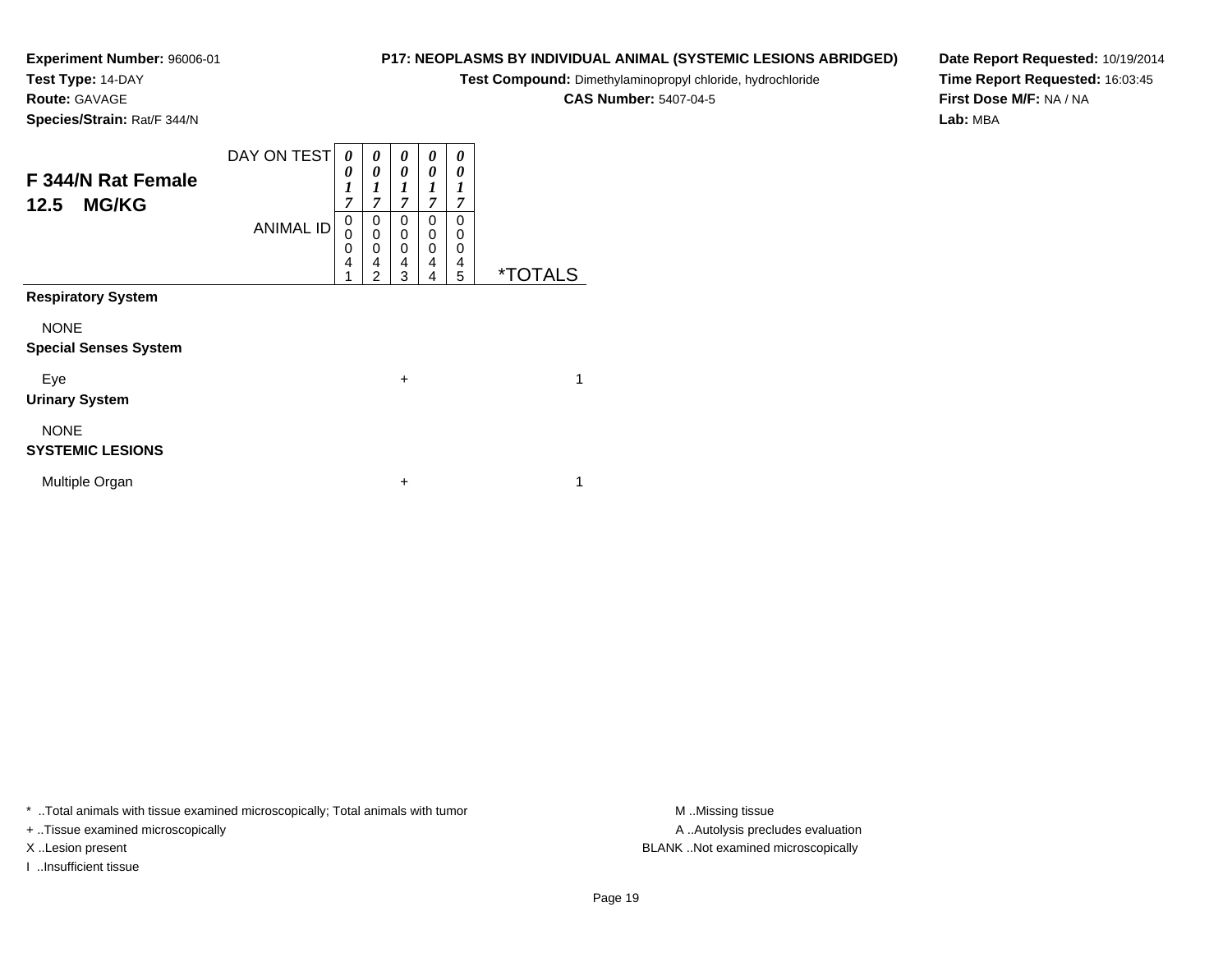**Experiment Number:** 96006-01**Test Type:** 14-DAY

**Route:** GAVAGE

**Species/Strain:** Rat/F 344/N

## **P17: NEOPLASMS BY INDIVIDUAL ANIMAL (SYSTEMIC LESIONS ABRIDGED)**

**Test Compound:** Dimethylaminopropyl chloride, hydrochloride

**CAS Number:** 5407-04-5

**Date Report Requested:** 10/19/2014**Time Report Requested:** 16:03:45**First Dose M/F:** NA / NA**Lab:** MBA

|                               | DAY ON TEST      | 0                     | 0                                         | 0                                         | 0           | 0                     |                       |
|-------------------------------|------------------|-----------------------|-------------------------------------------|-------------------------------------------|-------------|-----------------------|-----------------------|
| F 344/N Rat Female            |                  | 0<br>$\boldsymbol{l}$ | $\boldsymbol{\theta}$<br>$\boldsymbol{l}$ | $\boldsymbol{\theta}$<br>$\boldsymbol{l}$ | 0<br>1      | 0<br>$\boldsymbol{l}$ |                       |
| 25 MG/KG                      |                  | $\overline{7}$<br>0   | 7<br>$\mathbf 0$                          | $\overline{7}$<br>$\pmb{0}$               | 7<br>0      | 7<br>0                |                       |
|                               | <b>ANIMAL ID</b> | 0<br>0                | 0<br>$\mathbf 0$                          | $\pmb{0}$<br>$\mathbf 0$                  | 0           | 0                     |                       |
|                               |                  | 4<br>6                | 4<br>$\overline{7}$                       | 4<br>8                                    | 0<br>4<br>9 | 0<br>5<br>0           | <i><b>*TOTALS</b></i> |
| <b>Alimentary System</b>      |                  |                       |                                           |                                           |             |                       |                       |
| <b>NONE</b>                   |                  |                       |                                           |                                           |             |                       |                       |
| <b>Cardiovascular System</b>  |                  |                       |                                           |                                           |             |                       |                       |
| <b>NONE</b>                   |                  |                       |                                           |                                           |             |                       |                       |
| <b>Endocrine System</b>       |                  |                       |                                           |                                           |             |                       |                       |
| <b>NONE</b>                   |                  |                       |                                           |                                           |             |                       |                       |
| <b>General Body System</b>    |                  |                       |                                           |                                           |             |                       |                       |
| <b>NONE</b>                   |                  |                       |                                           |                                           |             |                       |                       |
| <b>Genital System</b>         |                  |                       |                                           |                                           |             |                       |                       |
| <b>Uterus</b>                 |                  |                       |                                           |                                           |             | +                     | 1                     |
| <b>Hematopoietic System</b>   |                  |                       |                                           |                                           |             |                       |                       |
| <b>NONE</b>                   |                  |                       |                                           |                                           |             |                       |                       |
| <b>Integumentary System</b>   |                  |                       |                                           |                                           |             |                       |                       |
| <b>NONE</b>                   |                  |                       |                                           |                                           |             |                       |                       |
| <b>Musculoskeletal System</b> |                  |                       |                                           |                                           |             |                       |                       |
| <b>NONE</b>                   |                  |                       |                                           |                                           |             |                       |                       |
| <b>Nervous System</b>         |                  |                       |                                           |                                           |             |                       |                       |
| <b>NONE</b>                   |                  |                       |                                           |                                           |             |                       |                       |
|                               |                  |                       |                                           |                                           |             |                       |                       |
|                               |                  |                       |                                           |                                           |             |                       |                       |

\* ..Total animals with tissue examined microscopically; Total animals with tumor **M** . Missing tissue M ..Missing tissue

+ ..Tissue examined microscopically

I ..Insufficient tissue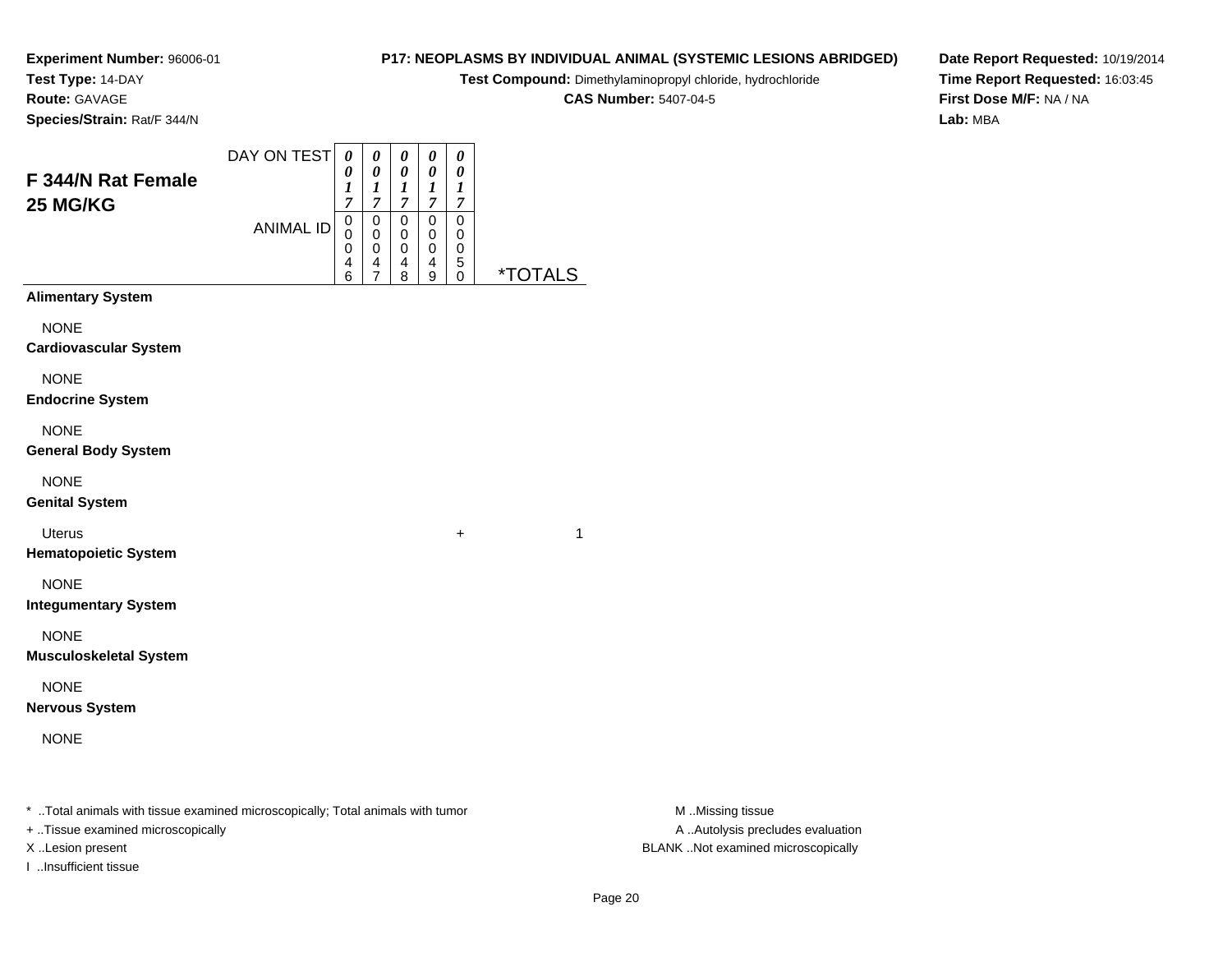**Test Type:** 14-DAY**Route:** GAVAGE

**Species/Strain:** Rat/F 344/N

#### DAY ON TEST**F 344/N Rat Female25 MG/KG**ANIMAL ID*0 0 1 7*0<br>0<br>0<br>6<br>6 *0 0 1 7*0<br>0<br>0<br>7<br>7 *0 0 1 7* 0 0 0 4 8*0 0 1 7* 0 0 0 4 9*0 0 1 7* 0 0 0 5 0 \*TOTALS

**Respiratory System**

NONE

### **Special Senses System**

NONE

### **Urinary System**

NONE

## **SYSTEMIC LESIONS**

Multiple Organn  $+$ 

\* ..Total animals with tissue examined microscopically; Total animals with tumor **M** ..Missing tissue M ..Missing tissue

+ ..Tissue examined microscopically

I ..Insufficient tissue

**P17: NEOPLASMS BY INDIVIDUAL ANIMAL (SYSTEMIC LESIONS ABRIDGED)**

**Test Compound:** Dimethylaminopropyl chloride, hydrochloride

**CAS Number:** 5407-04-5

**Date Report Requested:** 10/19/2014**Time Report Requested:** 16:03:45**First Dose M/F:** NA / NA**Lab:** MBA

A .. Autolysis precludes evaluation X ..Lesion present BLANK ..Not examined microscopically

 $+$  1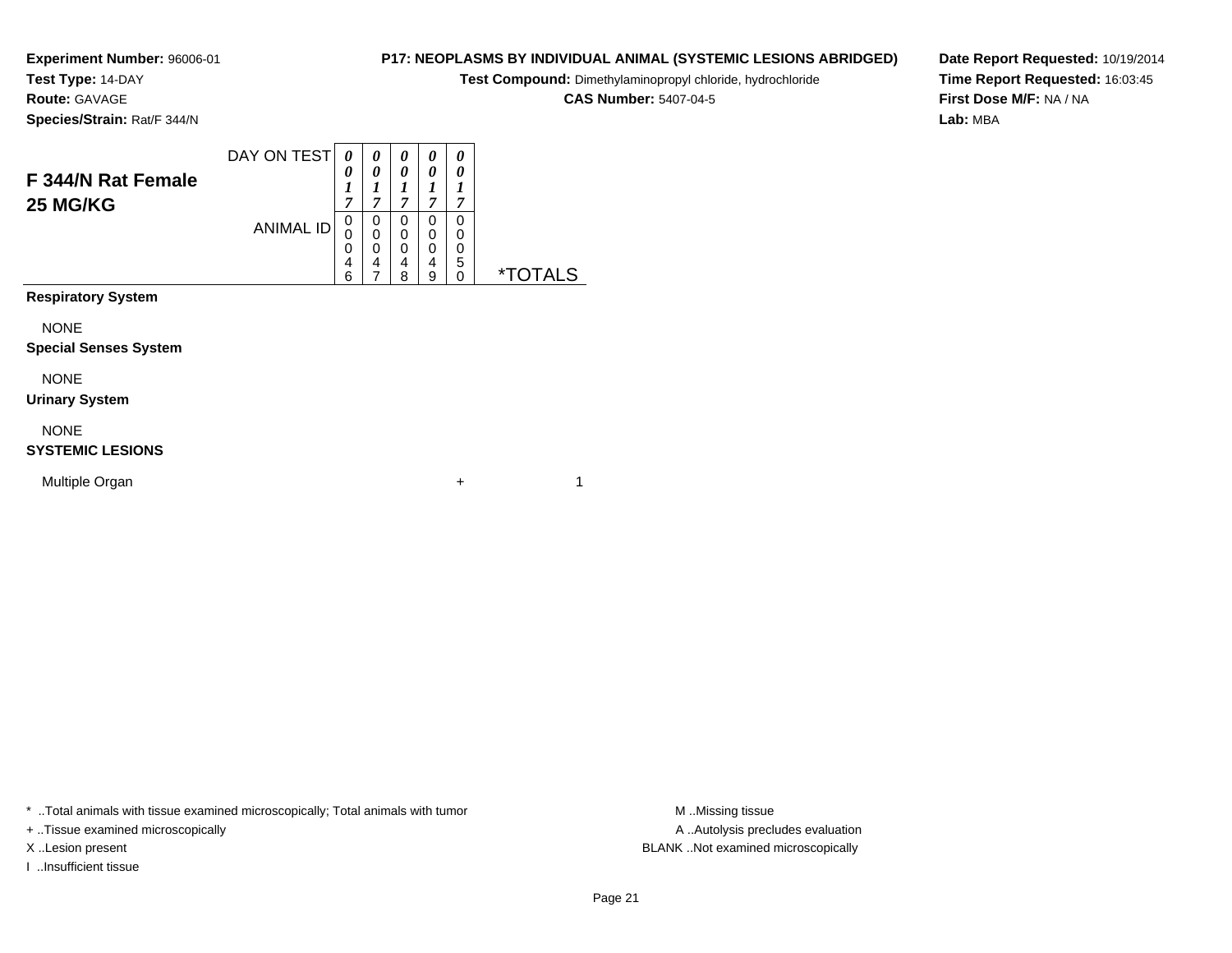| Experiment Number: 96006-01<br>Test Type: 14-DAY<br>Route: GAVAGE<br>Species/Strain: Rat/F 344/N |                                 |                       | Test Compound: Dimethylaminopropyl chloride, hydrochloride<br><b>CAS Number: 5407-04-5</b> | P17: NEOPLASMS BY INDIVIDUAL ANIMAL (SYSTEMIC LESIONS ABRIDGED) | Date Report Requested: 10/19/2014<br>Time Report Requested: 16:03:45<br>First Dose M/F: NA / NA<br>Lab: MBA |
|--------------------------------------------------------------------------------------------------|---------------------------------|-----------------------|--------------------------------------------------------------------------------------------|-----------------------------------------------------------------|-------------------------------------------------------------------------------------------------------------|
| F 344/N Rat Female<br><b>50 MG/KG</b>                                                            | DAY ON TEST<br><b>ANIMAL ID</b> |                       |                                                                                            |                                                                 |                                                                                                             |
|                                                                                                  |                                 | <i><b>*TOTALS</b></i> |                                                                                            |                                                                 |                                                                                                             |
| <b>Alimentary System</b><br><b>NONE</b><br><b>Cardiovascular System</b>                          |                                 |                       |                                                                                            |                                                                 |                                                                                                             |
| <b>NONE</b><br><b>Endocrine System</b>                                                           |                                 |                       |                                                                                            |                                                                 |                                                                                                             |
| <b>NONE</b><br><b>General Body System</b>                                                        |                                 |                       |                                                                                            |                                                                 |                                                                                                             |
| <b>NONE</b><br><b>Genital System</b>                                                             |                                 |                       |                                                                                            |                                                                 |                                                                                                             |
| <b>NONE</b><br><b>Hematopoietic System</b>                                                       |                                 |                       |                                                                                            |                                                                 |                                                                                                             |
| <b>NONE</b><br><b>Integumentary System</b>                                                       |                                 |                       |                                                                                            |                                                                 |                                                                                                             |
| <b>NONE</b><br><b>Musculoskeletal System</b>                                                     |                                 |                       |                                                                                            |                                                                 |                                                                                                             |
| <b>NONE</b><br><b>Nervous System</b>                                                             |                                 |                       |                                                                                            |                                                                 |                                                                                                             |
| <b>NONE</b>                                                                                      |                                 |                       |                                                                                            |                                                                 |                                                                                                             |
| * Total animals with tissue examined microscopically; Total animals with tumor                   |                                 |                       |                                                                                            | M Missing tissue                                                |                                                                                                             |

+ ..Tissue examined microscopically

I ..Insufficient tissue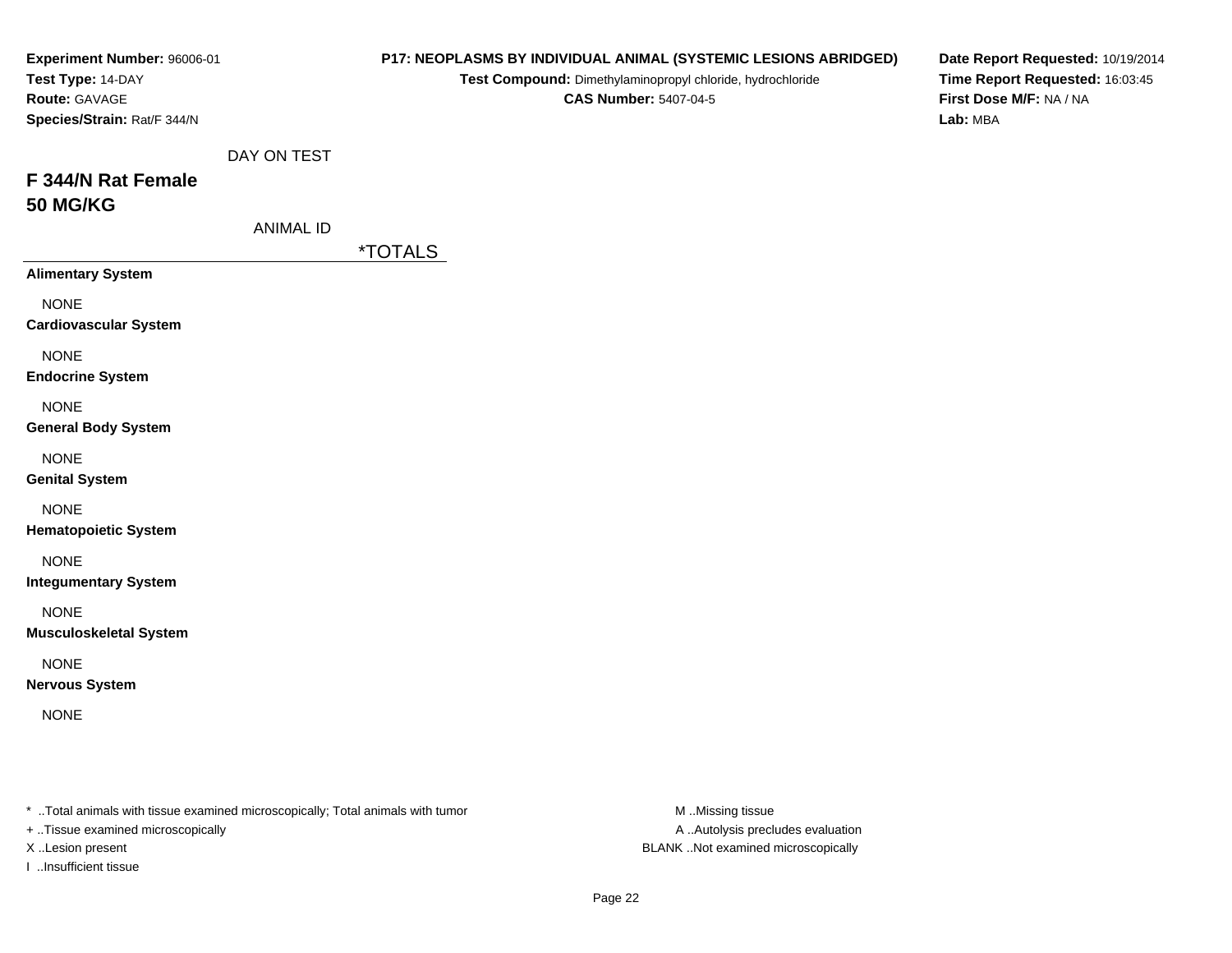| Experiment Number: 96006-01<br>Test Type: 14-DAY<br>Route: GAVAGE<br>Species/Strain: Rat/F 344/N |                  |                       | P17: NEOPLASMS BY INDIVIDUAL ANIMAL (SYSTEMIC LESIONS ABRIDGED)<br>Test Compound: Dimethylaminopropyl chloride, hydrochloride<br><b>CAS Number: 5407-04-5</b> | Date Report Requested: 10/19/2014<br>Time Report Requested: 16:03:45<br>First Dose M/F: NA / NA<br>Lab: MBA |
|--------------------------------------------------------------------------------------------------|------------------|-----------------------|---------------------------------------------------------------------------------------------------------------------------------------------------------------|-------------------------------------------------------------------------------------------------------------|
|                                                                                                  | DAY ON TEST      |                       |                                                                                                                                                               |                                                                                                             |
| F 344/N Rat Female<br><b>50 MG/KG</b>                                                            |                  |                       |                                                                                                                                                               |                                                                                                             |
|                                                                                                  | <b>ANIMAL ID</b> |                       |                                                                                                                                                               |                                                                                                             |
|                                                                                                  |                  | <i><b>*TOTALS</b></i> |                                                                                                                                                               |                                                                                                             |
| <b>Respiratory System</b>                                                                        |                  |                       |                                                                                                                                                               |                                                                                                             |
| <b>NONE</b><br><b>Special Senses System</b>                                                      |                  |                       |                                                                                                                                                               |                                                                                                             |
| <b>NONE</b><br><b>Urinary System</b>                                                             |                  |                       |                                                                                                                                                               |                                                                                                             |
| <b>NONE</b><br><b>SYSTEMIC LESIONS</b>                                                           |                  |                       |                                                                                                                                                               |                                                                                                             |
| Multiple Organ                                                                                   |                  | 0                     |                                                                                                                                                               |                                                                                                             |

+ ..Tissue examined microscopically

I ..Insufficient tissue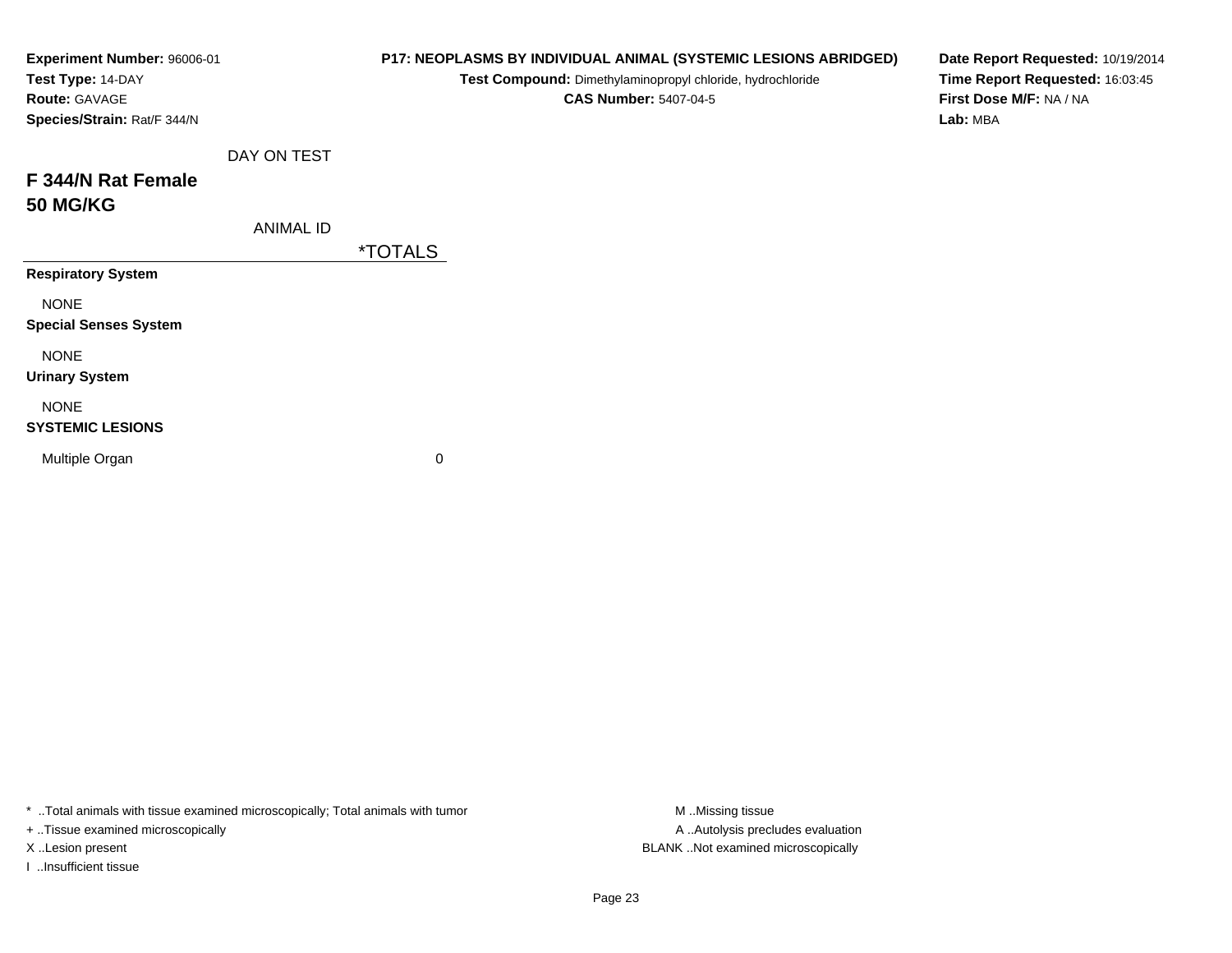| Experiment Number: 96006-01<br>Test Type: 14-DAY<br>Route: GAVAGE<br>Species/Strain: Rat/F 344/N |                                 |                       | P17: NEOPLASMS BY INDIVIDUAL ANIMAL (SYSTEMIC LESIONS ABRIDGED)<br>Test Compound: Dimethylaminopropyl chloride, hydrochloride<br><b>CAS Number: 5407-04-5</b> | Date Report Requested: 10/19/2014<br>Time Report Requested: 16:03:45<br>First Dose M/F: NA / NA<br>Lab: MBA |
|--------------------------------------------------------------------------------------------------|---------------------------------|-----------------------|---------------------------------------------------------------------------------------------------------------------------------------------------------------|-------------------------------------------------------------------------------------------------------------|
| F 344/N Rat Female<br><b>MG/KG</b><br>100                                                        | DAY ON TEST<br><b>ANIMAL ID</b> |                       |                                                                                                                                                               |                                                                                                             |
| <b>Alimentary System</b>                                                                         |                                 | <i><b>*TOTALS</b></i> |                                                                                                                                                               |                                                                                                             |
| <b>NONE</b><br><b>Cardiovascular System</b>                                                      |                                 |                       |                                                                                                                                                               |                                                                                                             |
| <b>NONE</b><br><b>Endocrine System</b>                                                           |                                 |                       |                                                                                                                                                               |                                                                                                             |
| <b>NONE</b><br><b>General Body System</b>                                                        |                                 |                       |                                                                                                                                                               |                                                                                                             |
| <b>NONE</b><br><b>Genital System</b>                                                             |                                 |                       |                                                                                                                                                               |                                                                                                             |
| <b>NONE</b><br><b>Hematopoietic System</b>                                                       |                                 |                       |                                                                                                                                                               |                                                                                                             |
| <b>NONE</b><br><b>Integumentary System</b>                                                       |                                 |                       |                                                                                                                                                               |                                                                                                             |
| <b>NONE</b><br><b>Musculoskeletal System</b>                                                     |                                 |                       |                                                                                                                                                               |                                                                                                             |
| <b>NONE</b><br><b>Nervous System</b>                                                             |                                 |                       |                                                                                                                                                               |                                                                                                             |
| <b>NONE</b>                                                                                      |                                 |                       |                                                                                                                                                               |                                                                                                             |
|                                                                                                  |                                 |                       |                                                                                                                                                               |                                                                                                             |

+ ..Tissue examined microscopically

I ..Insufficient tissue